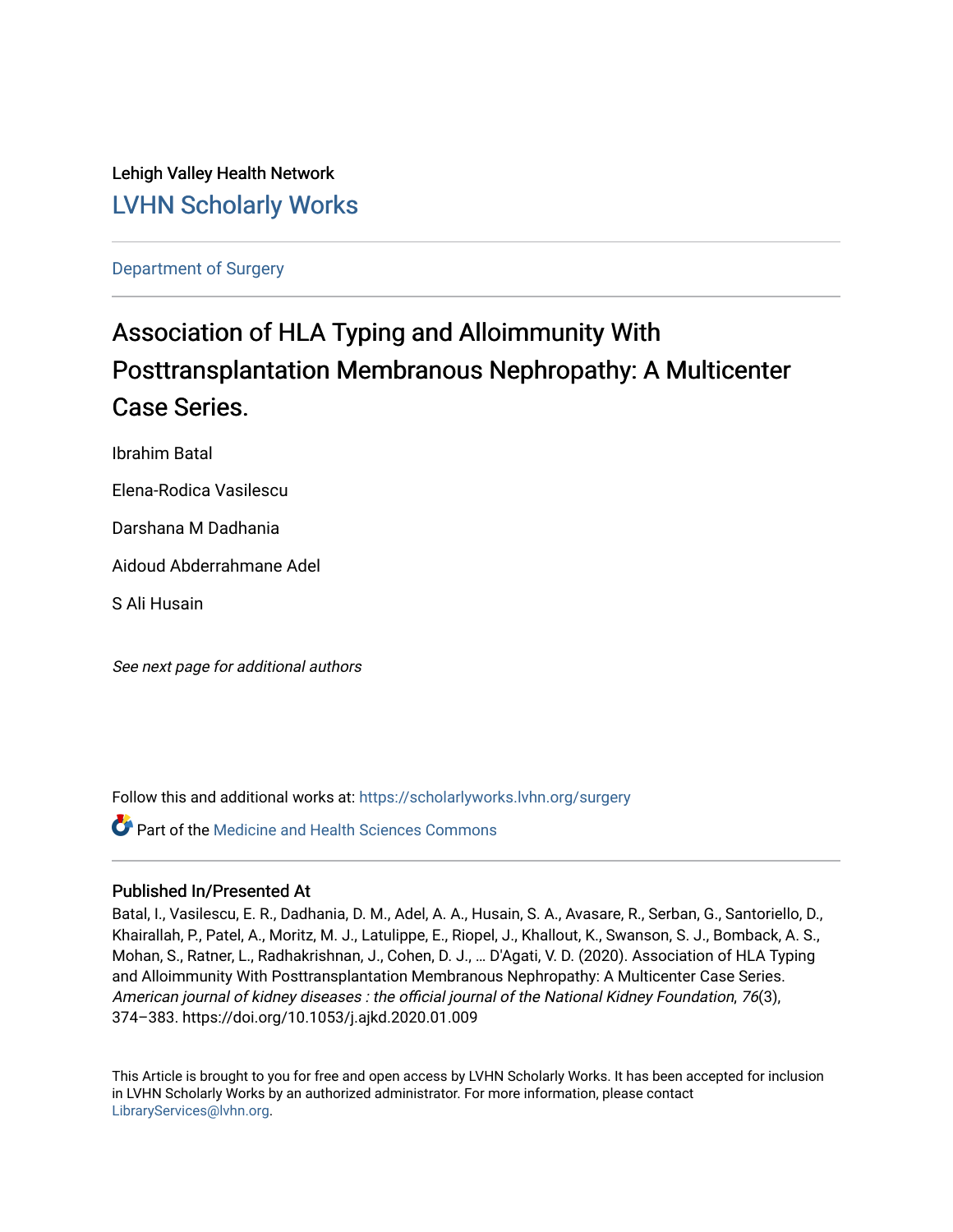# Authors

Ibrahim Batal, Elena-Rodica Vasilescu, Darshana M Dadhania, Aidoud Abderrahmane Adel, S Ali Husain, Rupali Avasare, Geo Serban, Dominick Santoriello, Pascale Khairallah, Michael J. Moritz MD, Eva Latulippe, Julie Riopel, Karim Khallout, Sidney J Swanson, Andrew S Bomback, Sumit Mohan, Lloyd Ratner, Jai Radhakrishnan, David J Cohen, Gerald B Appel, Michael B Stokes, Glen S Markowitz, Surya V Seshan, Sacha A De Serres, Nicole Andeen, Alexandre Loupy, Krzysztof Kiryluk, and Vivette D D'Agati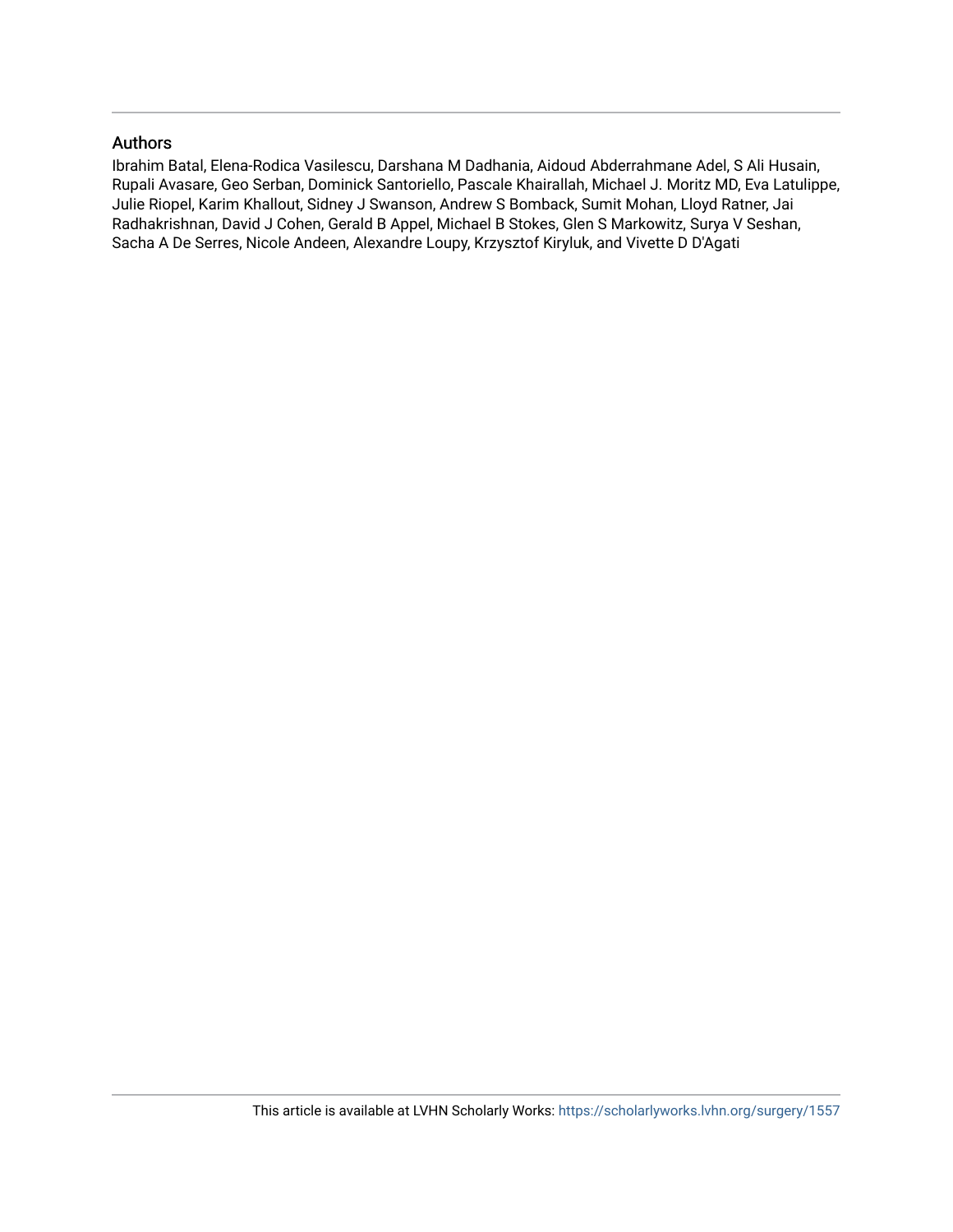Ibrahim Batal, MD, Elena-Rodica Vasilescu, MD, [...], and Vivette D. D'Agati, MD

#### Abstract

#### Rationale and objectives

Post-transplant membranous nephropathy (MN) represents a rare complication of kidney transplantation that can be classified as recurrent or *de novo.* The clinical, pathological, and immunogenetic characteristics of post-transplant MN and the differences between *de novo* and recurrent MN are not well understood.

#### Study Design

Multicenter case series.

#### Setting and Participants

We included 77 patients from five North American and European Medical Centers with post-kidney transplant MN (27 *de novo* and 50 recurrent). Patients with MN in the native kidney who received kidney allografts but did not develop recurrent MN were used as non-recurrent controls (n=43). To improve understanding of post-transplant MN, we compared *de novo* MN with recurrent MN and then contrasted recurrent MN with non-recurrent controls.

#### Findings

Compared to recurrent MN, *de novo* MN was less likely to be classified as primary MN (OR, 0.04; P<0.001), and had more concurrent antibodymediated rejection (OR, 12.0; P<0.001) and inferior allograft survival (HR for allograft failure, 3.2; P=0.007). HLA-DQ2 and HLA-DR17 antigens were more common in recipients with recurrent MN compared to those with *de novo* MN; however, the frequency of these recipient antigens in recurrent MN was similar to that in non-recurrent MN controls. Among the 93 kidney transplant patients with native kidney failure attributed to MN, older recipient age (HR per each year older, 1.03; P=0.02), recipient HLA-A3 antigen (HR, 2.5; P=0.003), steroid-free immunosuppressive regimens (HR, 2.84; P<0.001) and living-related allograft (HR, 1.94; P=0.03), were predictors of MN recurrence.

#### Limitations

Retrospective case series, limited sample size due to rarity of the disease, non-standardized nature of data collection and biopsies.

#### **Conclusions**

*De novo* and recurrent MN likely represent separate diseases. *De novo* MN is associated with humoral alloimmunity and guarded outcome. Potential predisposing factors for recurrent MN include recipients who are older, recipient HLA-A3 antigen, steroid-free immunosuppressive regimen, and living-related donor kidney.

**Keywords:** Membranous nephropathy (MN), pathology, allograft, HLA, HLA-A3, recurrent glomerulonephritis, *de novo* glomerulonephritis, allograft biopsy, phospholipase A<sub>2</sub> receptor (PLA<sub>2</sub>R), antibody-mediated rejection (AMR), humoral alloimmunity, renal transplantation, allograft survival, steroid-free immunosuppression, case series

### Introduction

Membranous nephropathy (MN) is an immune complex-mediated glomerulopathy characterized by subepithelial electron dense deposits. It is the most common cause of nephrotic syndrome in adult individuals of European ancestry and progresses to kidney failure in at least one third of patients <sup>[1](#page-8-0)</sup>. Most cases (75%) of MN lack an identifiable cause (primary MN)<sup>[2](#page-9-0)</sup>, and the majority of primary MN cases are associated with antibodies against phospholipase A<sub>2</sub> receptor (PLA<sub>2</sub>R) detectable in the serum and in the subepithelial deposits  $3$ . In those of European ancestry, several studies have shown an association of primary MN with specific HLA types, such as HLA-DR3 (HLA-DR17) and the closely linked *HLA-DQA1\*05:01-*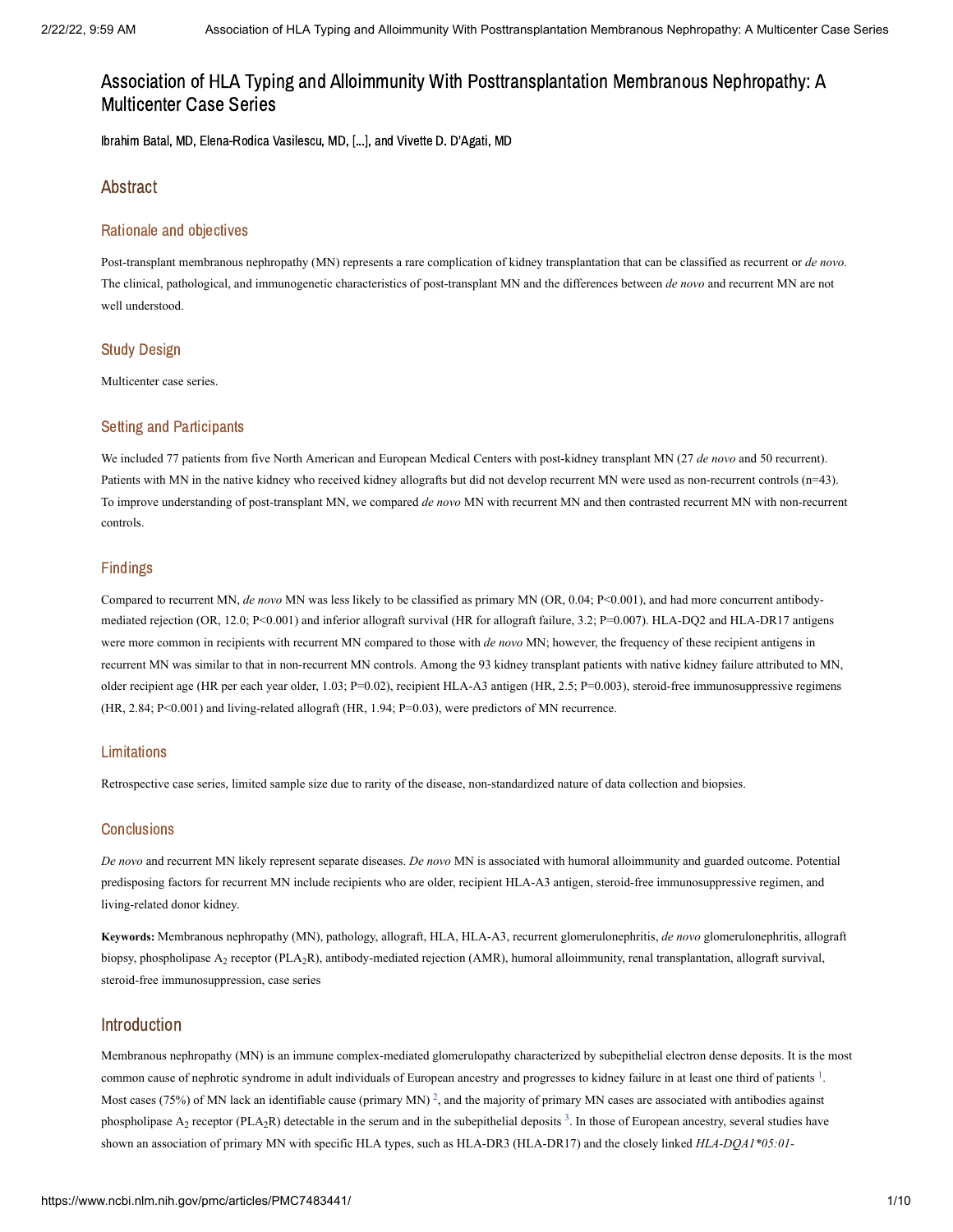$DQBI*02:01$  haplotype, which is detected by serologic typing as HLA-DQ2<sup>4-[7](#page-9-3)</sup> In addition to inherited factors, MN in the native kidney may be associated with immune triggers  $8$ .

Post-kidney transplantation MN can manifest as a recurrent or *de novo* disease. Our understanding of the pathogenesis and natural history of post-KTx MN is incomplete. Most, but not all, studies have found post-KTx MN (both *de novo* and recurrent) to be associated with inferior allograft survival <sup>[9](#page-9-5)–</sup> <sup>[15](#page-9-6)</sup>. With regard to pathogenesis, a few reports have suggested that *de novo* MN is linked to alloimmunity <sup>[13,](#page-9-7)[16,](#page-9-8)[17](#page-9-9)</sup> Data on genetic predisposing factors for recurrent MN are very limited. While there is some evidence that recipient  $HLA-DQA$ <sup>+8</sup> $5:01$  (DQ2 by serology) <sup>[18](#page-9-10)</sup> and donor HLA-A3<sup>[19](#page-9-11)</sup> may predispose to recurrent MN, these findings have not been confirmed. Importantly, although HLA-DQ2, HLA-DR17, and HLA-A3 antigens are common in the general population [20–30%  $^{20,21}$  $^{20,21}$  $^{20,21}$  $^{20,21}$ , [25](#page-10-1)%  $^{22}$  $^{22}$  $^{22}$ , and 20–25%  $^{23-25}$  $^{23-25}$  $^{23-25}$ , respectively], a systematic evaluation of the association of recurrent MN with each of these antigens in the donors and recipients has not been performed.

This multicenter case series examined the risk factors and natural history in 27 *de novo* and 50 recurrent MN cases, with particular focus on the role of alloimmunity and HLA serotypes. We sought first to compare *de novo* MN and recurrent MN and then to contrast recurrent MN with non-recurrent controls.

#### Methods

The data for the case series were collected across 5 medical centers: Columbia University Irving Medical Center (CUIMC, USA), Cornell University (USA), Oregon Health & Science University (OHSU, USA), Laval University (Canada), and Necker Hospital (France). Each center obtained demographic, clinical, laboratory and pathology data under approval by their Institutional Review Boards (IRB) and de-identified data were shared with CUIMC. The reported clinical and research activities are consistent with the Principles of the Declaration of Istanbul. In this pathology-based retrospective case series, the requirement for informed consent was waived by the institutional review board.

Allograft biopsies with MN were identified retrospectively from 2005 to 2018. Membranous lupus nephritis, monoclonal MN, and MN that developed in the kidney allograft of patients whose kidney failure in the native kidney was of unknown etiology were excluded. From a total of 33,119 allograft biopsies interpreted at the 5 medical centers between 2005 to 2018, the final cohort comprised 77 patients with one or more biopsies showing post-KTx MN [CUIMC (n=38), OHSU (n=15), Cornell University (n=9), Laval University (n=8), and Necker Hospital (n=7)]. The first post-transplant biopsy with MN was considered as the "index biopsy". At all centers, allograft biopsies were performed for graft dysfunction and/or proteinuria; in addition, all recipients at OHSU and Necker Hospital underwent protocol biopsies at 3 and 12 months post-transplantation. Post-KTx MN was classified as *de novo* MN or recurrent MN, based on the native kidney disease. The primary outcome was death-censored graft failure, defined as reinitiation of dialysis or re-transplantation. Steroid-free regimens were defined as steroid-free maintenance immunosuppression from the time of initial hospital discharge after kidney transplantation, without re-introducing maintenance steroids at any time prior to the diagnosis of post-KTx MN (for cases of *de novo* or recurrent MN), or the end of follow-up (for non-recurrent controls).

#### HLA Typing and Assessment of Alloimmunity

Recipients and donors were serologically typed for HLA-A, -B, -DR, and -DQ. Circulating donor-specific antibody (DSA) were assessed by Luminex single antigen beads (One Lambda, Canoga Park, CA) and considered positive if at least one of the HLA antibodies was directed against donor antigens [according to each center's positive cutoff of mean immunofluorescence intensity values].

#### Pathologic assessment

Allograft biopsies were stained with hematoxylin and eosin, periodic acid–Schiff, Masson trichrome, and Jones methenamine silver. Immunofluorescence staining for IgG, IgM, IgA, C3, C1q, albumin, fibrin, kappa and lambda light chains, and C4d was performed. Electron microscopy was available for 35 patients. Data on PLA<sub>2</sub>R glomerular staining was available for 39 patients and serum antibody was available for 2 additional patients. Data on glomerular staining for IgG subclasses with clearly dominant or less intense staining for IgG4 in comparison to other subclasses was available for 10 additional patients [IgG4-dominant (n=3), weaker IgG4 staining (n=7)]. A diagnosis of primary MN was suggested based on either  $PLA_2R$  positivity, or dominance of IgG4 subclass when data on  $PLA_2R$  were not available.

Histologic parameters were evaluated according to Banff criteria for kidney allograft pathology  $2^{6-28}$ . Antibody-mediated rejection (AMR) was defined according to Banff 2017 criteria while acute T-cell-mediated rejection (TCMR) was defined by the presence of borderline changes (as defined by Banff 1997 criteria) or greater changes (grades IA-III).

#### **Controls**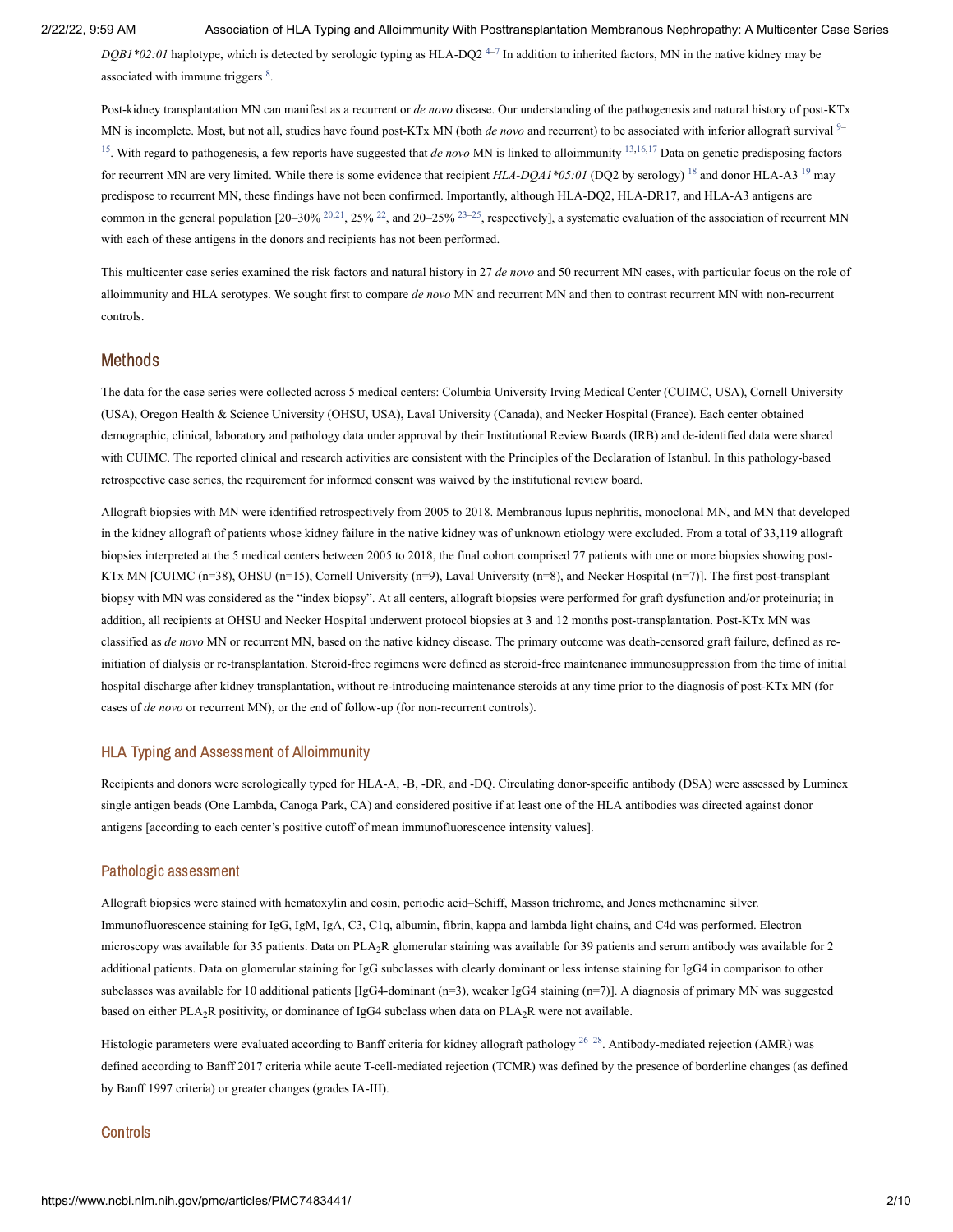To identify variables predictive of recurrent MN, all patients who could be identified from all five participant centers to have kidney failure attributed to MN, transplanted between 2005–2017, and did not have evidence of recurrent MN (either clinically and confirmed by a dysfunction biopsy or incidentally detected on a protocol biopsy) were recorded. Only patients who were followed-up for longer than 2 standard deviation (SD) from the mean time to recurrent MN (≥2512 days post-transplantation) were included in the control group [n=43, CUIMC (n=13), Laval University (n=10), Necker Hospital (n=10), OHSU (n=9), and Cornell University (n=1)]. This cutoff value was selected to avoid misclassifying patients as not having recurrent MN merely because of inadequate follow-up.

#### Statistical analysis

Statistical analysis was performed using Prism 5 2007 (GraphPad Inc., San Diego CA) and SPSS Statistics 24 (IBM, Armonk, NY). Continuous variables were compared using Mann-Whitney test while categorical variables were compared using Fisher's exact test. Allograft survival was assessed by the Kaplan-Meier method and univariate comparisons were performed using log rank test. Univariate Cox proportional hazards (PH) analyses for several demographic and clinico-pathologic variables were used to guide the selection of variables for multivariable analysis whenever these results were significant. P values <0.05 with two-sided hypothesis testing were considered statistically significant.

#### RESULTS

#### Demographic, clinical, and pathological characteristics

The case series was composed of 77 patients with post-KTx MN that was classified as *de novo* (n=27) or recurrent (n=50). As demonstrated in [Table](https://www.ncbi.nlm.nih.gov/pmc/articles/PMC7483441/table/T1/?report=objectonly) 1 , recipients had a median age of 47 years and included 22% women, 13% self-reported blacks, 54% recipients of grafts from living donors, and 53% who received induction therapy with thymoglobulin. Index biopsies were obtained a median of 291 days post-transplantation, with median serum creatinine of 1.8 mg/d, and median proteinuria of 1.3 g/d. Detailed pathologic features are presented in [Table](https://www.ncbi.nlm.nih.gov/pmc/articles/PMC7483441/table/T2/?report=objectonly) 2. Only a minority of post-KTx MN cases (9%) were detected in protocol biopsies. Post-KTx MN was classified as primary in 21 of 51 (41%) patients [the vast majority of which (n=20) were recurrent MN], based on PLA<sub>2</sub>R positivity (n=18) or dominance of IgG4 staining (n=3) in cases where PLA<sub>2</sub>R staining was not available. Concurrent rejection was present in 23 (30%) index biopsies, and was characterized as TCMR (n=12, including 3 characterized as borderline changes), AMR (n=6), and mixed rejection (n=5). In addition to subepithelial deposits, among the individuals for whom electron microscopy data were available, sparse subendothelial or mesangial deposits were detected in 23% of cases, and diffuse foot process effacement was observed in 68%.

| Table 1:              | Demographic and clinical characteristics of posttransplantation M |            |
|-----------------------|-------------------------------------------------------------------|------------|
| Characteristics       | Total post-Tx MN                                                  | De novo MN |
|                       | $(4^{n/77})$                                                      | $04*27$    |
| Recipient age (years) | 47(40, 61)                                                        | 40(35, 52) |
| Recipient female sex  | 17 (22%)                                                          | 9 (33%)    |
| Recipient black race  | 10 (13%)                                                          | 5 (19%)    |

#### [Table](https://www.ncbi.nlm.nih.gov/pmc/articles/PMC7483441/table/T1/?report=objectonly) 1:

Demographic and clinical characteristics of posttransplantation MN

| Table 2:                                  |                              |                        |
|-------------------------------------------|------------------------------|------------------------|
| Histologic characteristics of post-KTx MN |                              |                        |
| Characterbilles                           | Total peat-Tx MN<br>$(m+77)$ | De novo MN<br>$(m=27)$ |
|                                           |                              |                        |
| Concurrent acute rejection.               | 23 (30%)                     | 13 (48%)               |
| AMR<br>u                                  | 11 (14%)                     | 9(335)                 |
| TCMR<br>×.                                | 17 (22%)                     | 8 (30%)                |

[Table](https://www.ncbi.nlm.nih.gov/pmc/articles/PMC7483441/table/T2/?report=objectonly) 2:

Histologic characteristics of post-KTx MN

#### Features of De novo MN

Information regarding PLA<sub>2</sub>R status or IgG subtyping was available for 18 patients with *de novo* MN, who were classified as PLA<sub>2</sub>R positive (n=1), PLA<sub>2</sub>R negative (n=14), IgG1-dominant (n=2), and IgG3-dominant (n=1). Thus, only 1 of 18 (6%) of *de novo* MN cases was suggestive of primary MN, compared to 20/33 (61%) cases of recurrent MN ([Table](https://www.ncbi.nlm.nih.gov/pmc/articles/PMC7483441/table/T2/?report=objectonly) 2); the OR for de novo MN being classified as primary MN was 0.04 (95% CI, 0.005 – 0.3; P<0.001). Only a single recipient in the *de novo* MN group was HCV-positive versus none in the recurrent MN group ([Table](https://www.ncbi.nlm.nih.gov/pmc/articles/PMC7483441/table/T1/?report=objectonly) 1).

Compared to recurrent MN, *de novo* MN was encountered in younger recipients, occurred later in the course of transplantation, and had less foot process effacement, despite similar proteinuria levels ([Tables](https://www.ncbi.nlm.nih.gov/pmc/articles/PMC7483441/table/T1/?report=objectonly) 1 [and](https://www.ncbi.nlm.nih.gov/pmc/articles/PMC7483441/table/T2/?report=objectonly) 2). Furthermore, *de novo* MN was associated with individual features often encountered in AMR, including detectable DSA ([Table](https://www.ncbi.nlm.nih.gov/pmc/articles/PMC7483441/table/T1/?report=objectonly) 1), and higher scores for C4d staining in peritubular capillaries and for transplant glomerulopathy [\(Table](https://www.ncbi.nlm.nih.gov/pmc/articles/PMC7483441/table/T2/?report=objectonly) 2). Indeed, as shown in [Table](https://www.ncbi.nlm.nih.gov/pmc/articles/PMC7483441/table/T2/?report=objectonly) 2, the diagnosis of overt AMR was more frequent in *de novo* MN compared to recurrent MN [9/27 (33%) vs. 2/50 (4%); OR, 12.0; 95%CI, 2.4–61; P<0.001].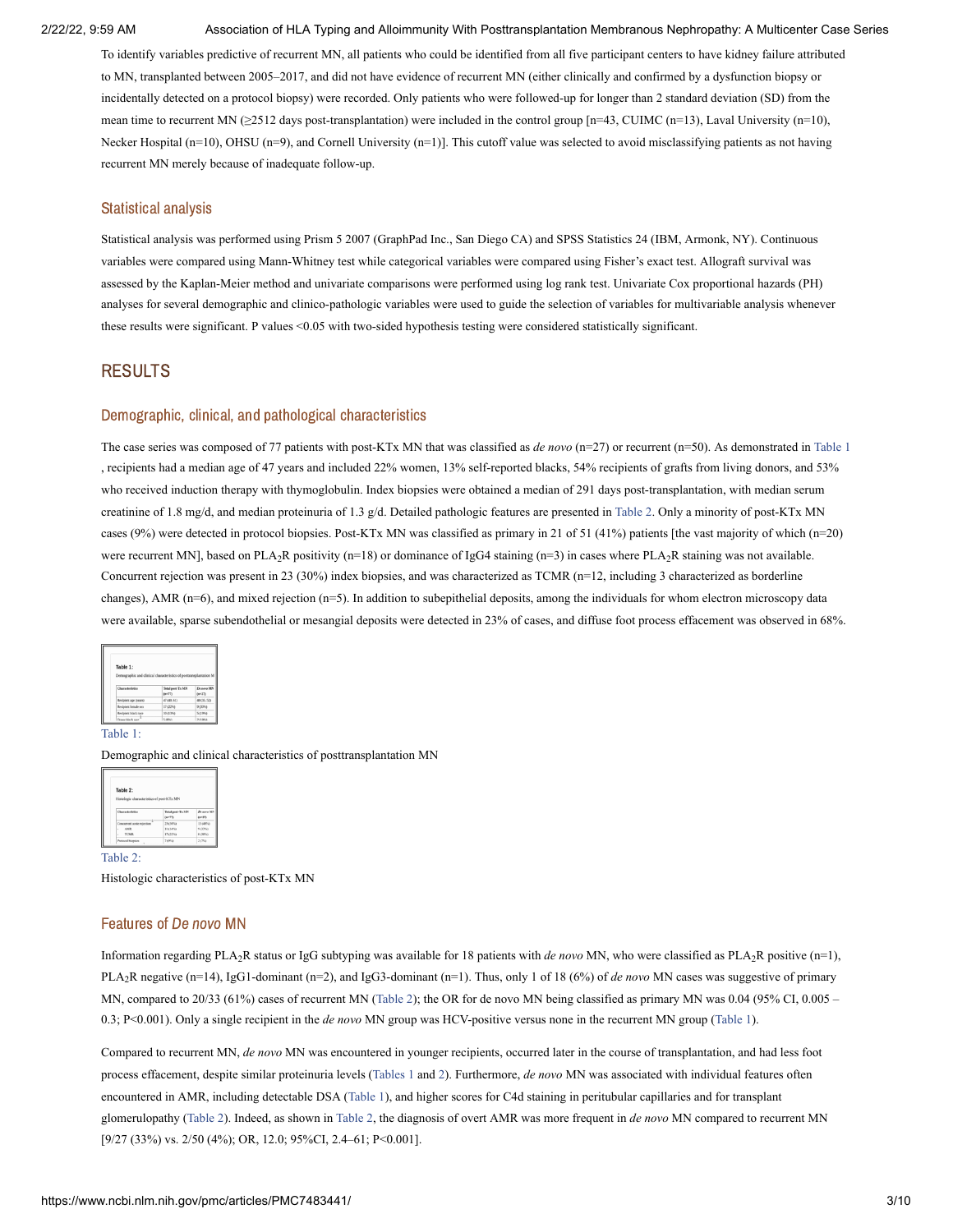#### Associations of HLA Serotype with Recurrent MN and Kidney Failure

To test whether HLA-DQ2, HLA-DR17, and/or HLA-A3 are associated with recurrent MN, we compared the frequencies of these HLA antigens in both recipients and donors with recurrent MN, *de novo* MN, and non-recurrent MN controls (whose characteristics are presented in [Table](#page-7-0) S1). Recipients with recurrent MN had higher frequency of HLA-DQ2 antigen (P=0.02) and HLA-DR17 antigen (P=0.006) compared to those with *de novo* MN, but not compared to recipients classified as non-recurrent MN controls [\(Figure](https://www.ncbi.nlm.nih.gov/pmc/articles/PMC7483441/figure/F1/?report=objectonly) 1 and [Table](#page-7-0) S2). In contrast, recipients with recurrent MN had higher frequency of HLA-A3 antigen compared to recipients with non-recurrent MN (P=0.01) and nominally more frequent HLA-A3 antigen compared to recipients with *de novo* MN, but this was not statistically significant (P=0.09) ([Figure](https://www.ncbi.nlm.nih.gov/pmc/articles/PMC7483441/figure/F1/?report=objectonly) 1).



#### [Figure](https://www.ncbi.nlm.nih.gov/pmc/articles/PMC7483441/figure/F1/?report=objectonly) 1:

Comparison of recipient and donor HLA-DQ2, HLA-DR17, and HLA-A3 antigens between recurrent MN, de novo MN, and patients with **kidney failure secondary to MN in the native kidney who did not develop recurrent MN post-transplantation**

With regard to donor HLA, patients with recurrent MN were more likely to have received grafts from donors with HLA-DQ2 antigen (P=0.03) and HLA-DR17 antigen (P=0.03) compared to patients with *de novo* MN but these were similar to those with non-recurrent MN. In contrast, the frequencies of donor HLA-A3 were similar amongst patients with recurrent MN, *de novo* MN, and non-recurrent MN [\(Figure](https://www.ncbi.nlm.nih.gov/pmc/articles/PMC7483441/figure/F1/?report=objectonly) 1).

#### Factors Associated with Recurrent MN

To identify variables predictive of recurrent MN, all patients from the 5 participating centers with native kidney failure attributed to MN regardless of the recurrent disease status were combined (n=93) and MN recurrence was considered as the outcome of interest. On univariate analysis, older recipient age (HR per 1 year older, 1.03; P=0.02), recipient HLA-A3 antigen (HR, 2.5; P=0.003), steroid-free regimen (HR, 2.84; P<0.001), and receiving a living-related allograft (HR, 1.94; P=0.03) were associated with recurrent MN [\(Table](https://www.ncbi.nlm.nih.gov/pmc/articles/PMC7483441/table/T3/?report=objectonly) 3). Other demographic variables or induction therapy regimens were not significantly associated with recurrent MN. On multivariable analysis, older recipient age, recipient HLA-A3 antigen, and steroidfree regimens were significantly associated with recurrent MN while receiving an allograft from a living-related donor was numerically similar to the HR for recurrent MN from the univariate analysis, though it was no longer statistically significant (P=0.07) ([Table](https://www.ncbi.nlm.nih.gov/pmc/articles/PMC7483441/table/T3/?report=objectonly) 3). These results should be interpreted with caution due to the non-standardized collection of data and biopsies.

| Table 3:                     |                          |
|------------------------------|--------------------------|
|                              |                          |
|                              |                          |
| <b>Variables</b>             | University (n=93)        |
|                              | Pash<br>HR (95% CI)      |
| Recipient age, per 1-v older | $1.03(1.01 - 1.05)$ 0.82 |
| Recipient female sex         | $0.51(0.24 - 1.09)$ 0.08 |

#### [Table](https://www.ncbi.nlm.nih.gov/pmc/articles/PMC7483441/table/T3/?report=objectonly) 3:

Univariate and multivariable analyses of the association of different variables with recurrence of membranous nephropathy

HLA antigens of donor-recipient pairs from the 15 patients with recurrent MN who received an allograft from a living-related donor were analyzed separately [\(Table](#page-7-0) S3). The most frequently shared antigens in each class were HLA-A1 [6 of 15 pairs (40%)], B18 [5 of 15 pairs (33%)], DR11 [6 of 15 pairs (40%)], and DQ2 [6 of 12 pairs (50%)]. Notably, the most frequent shared antigen (HLA-DQ2) was not a significant predictor for recurrent MN [\(Table](https://www.ncbi.nlm.nih.gov/pmc/articles/PMC7483441/table/T3/?report=objectonly) 3).

#### Treatment, outcome, and prognostic indicators of post-KTx MN

Data on treatment was available for 72 patients [\(Table](#page-7-0) S4). Thirty-two (44%) patients were managed conservatively (12 *de novo* and 20 recurrent). Corticosteroids was used in 15 (21%) patients (7 *de novo* and 8 recurrent) while rituximab was administered in 22 (31%) patients (5 *de novo* and 17 recurrent). Plasmapheresis and/or IVIG were used for the remaining 3 (4%) patients (all with *de novo* MN). Graft failure developed in 23 (30%) patients at a median of 36 (IQR, 23–59) months after the index biopsy. When classified according to MN types, we found that graft failure occurred at an event rate of 11.7 per 100 person-years of follow-up in *de novo* MN compared to 3.7 per 100 person-years of follow-up in recurrent MN [\(Figure](https://www.ncbi.nlm.nih.gov/pmc/articles/PMC7483441/figure/F2/?report=objectonly) 2; HR, 3.2; 95%CI, 1.3 – 7.7; P=0.007 by Log rank test).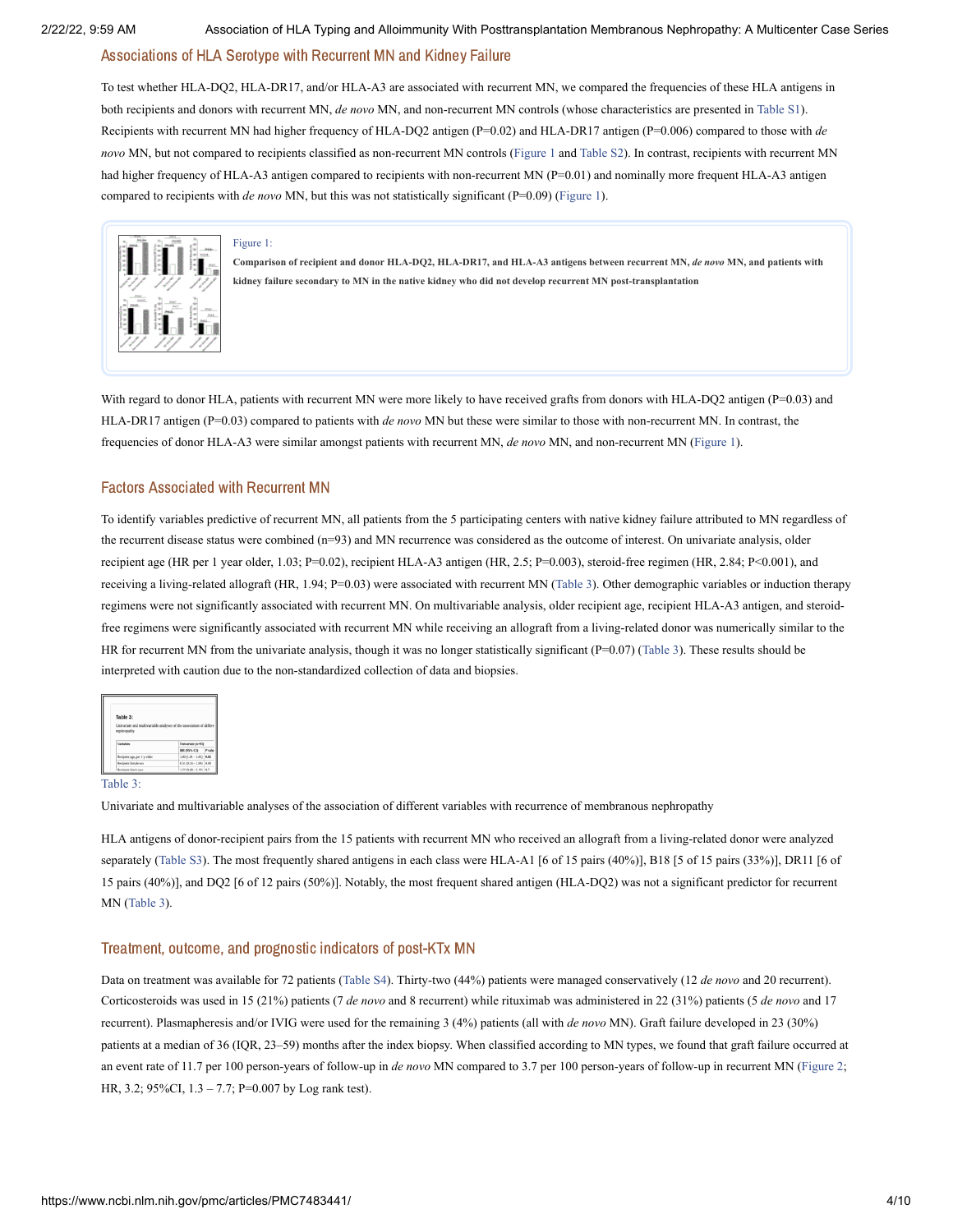

**Allograft survival in** *de novo* **and recurrent MN**

[Figure](https://www.ncbi.nlm.nih.gov/pmc/articles/PMC7483441/figure/F2/?report=objectonly) 2:

Variables associated with allograft outcome were then analyzed. In *de novo* MN, serum creatinine at biopsy, transplant glomerulopathy scores, and C4d scores were associated with inferior allograft survival on univariate analysis although none of them remained significant on multivariable analysis ([Table](#page-7-0) S5). In recurrent MN, the level of proteinuria and transplant glomerulitis scores were associated with inferior allograft survival and both remained significant on multivariable analysis [\(Table](#page-7-1) S6).

### **Discussion**

This report represents the largest clinico-pathologic case series of post-KTx MN, which is a rare and understudied condition. Typically, MN occurs as *de novo* or recurrent disease. Our findings confirm previous reports that *de novo* MN is usually PLA<sub>2</sub>R negative <sup>[29](#page-10-4)</sup>, unlike MN in the native kidney or recurrent MN. Based largely on immunostaining for PLA<sub>2</sub>R, and to a lesser extent on the dominant IgG subclass, only 6% of *de novo* cases were classified as primary, compared to 61% of recurrent MN. Furthermore, our findings show that, compared to recurrent MN, *de novo* MN is encountered in younger recipients, occurs later in the course of transplantation, is associated with less severe foot-process effacement and is not associated with increased frequency of HLA-DQ2 or DR17 antigens in the recipients. Taken together, these results support the idea that *de novo* MN has different pathogenetic mechanisms. Some studies have suggested a relation between *de novo* MN and HCV [30,](#page-10-5)[31](#page-10-6), but in our case series, only 1 of 26 recipients of *de novo* MN had evidence of HCV infection. Some <sup>[16,](#page-9-8)[17](#page-9-9)</sup>, but not all <sup>[29](#page-10-4)</sup>, more recent studies have suggested that *de novo* MN is associated with AMR. We found that 33% of index biopsies with *de novo* MN were diagnostic of overt AMR. This high incidence of AMR is significantly more than that encountered in recurrent MN  $(4\%, P<0.001)$ .

The association of subsets of MN with alloimmunity is backed by several lines of evidence: First, the occurrence of MN in neonates following production of IgG antibodies in mothers who are deficient in neutral endopeptidase  $32$ , and in stem cell transplant recipients following graft vs. host disease <sup>[33](#page-10-8)[,34](#page-10-9)</sup>. Second, the strikingly higher incidence of *de novo* MN in kidney allograft recipients (≥1%) <sup>[35–](#page-10-10)[37](#page-10-11)</sup> compared to MN's annual incidence of  $0.0012\%$  in the general population  $38$ .

Similar to MN in the native kidney, recurrent MN is usually  $PLA_2R$  positive  $^{29,39}$  $^{29,39}$  $^{29,39}$  $^{29,39}$  and recurrence after kidney transplantation occurs in 15–50% of patients with kidney failure secondary to MN  $^{40,41}$  $^{40,41}$  $^{40,41}$  $^{40,41}$  $^{40,41}$ . Risk factors for recurrent MN are not well understood. A few studies have suggested that high titers of anti-PLA<sub>2</sub>R antibodies prior to or at the time of transplantation can predict recurrent disease  $18,42$  $18,42$  $18,42$ . Receiving grafts from living-related and identical donors has been considered a potential risk factor for recurrent MN in some  $14,19,43$  $14,19,43$  $14,19,43$  $14,19,43$  but not all  $44$  studies. With regard to HLA antigens, the results are even more conflicting. While Quintana et al. showed that 6 of 7 (86%) recipients with  $PLA_2R$ -positive recurrent MN were carriers of the HLA allele  $DQAI * 05:0I<sup>18</sup>$  $DQAI * 05:0I<sup>18</sup>$  $DQAI * 05:0I<sup>18</sup>$ , other studies have failed to replicate these findings <sup>[45](#page-11-2),[46](#page-11-3)</sup>. Notably, these studies did not specifically address the role of donor HLA-DQ2/*DQA1\*05:01-DQB1\*02:01* in recurrent MN. Andrésdóttir and Wetzels found that 6/8 (75%) of patients who developed recurrent MN received grafts from donors with HLA-A3 antigen compared to  $2/15$  (13%) of patients without recurrent disease  $19$ . In addition to the small sample size, the Andrésdóttir and Wetzels study did not present data on HLA-A3 antigen in the recipients to address the potential confounding effects of HLA-A3 recipient-donor matching.

In our case series, both recipients with recurrent MN or with native kidney MN without recurrent disease had higher frequencies of HLA-DQ2 and HLA-DR17 compared to those with *de novo* MN and to the general population. These results suggest that HLA-DQ2 and HLA-DR17 are associated with MN in the native kidney irrespective of recurrent disease. Similar findings, albeit to a lesser extent, were observed for HLA-DQ2 and HLA-DR17 in the donors, probably reflecting considerable efforts to match class-II HLA in recipient-donor pairs.

In contrast to HLA-DQ2 and HLA-DR17, the rate of HLA-A3 positivity in recipients with recurrent MN was considerably higher than in control recipients without recurrent MN, and was nominally higher than that of *de novo* MN. Furthermore, recipient HLA-A3 antigen was a predictor for recurrent MN, whereas donor HLA-A3, donor or recipient HLA-DQ2, and donor or recipient HLA-DR17 were not ([Table](https://www.ncbi.nlm.nih.gov/pmc/articles/PMC7483441/table/T3/?report=objectonly) 3). While intriguing, these findings require replication in other cohorts. A steroid-free regimen also emerged as a predictor of MN recurrence, suggesting that steroids may work as immune modulators to mitigate potential immunologic triggers for recurrent MN. However, these results should be interpreted with caution, given the longer follow-up (and thus, the greater potential for introducing steroid maintenance over the long-term) in non-recurrent controls compared to recurrent MN. Other predictors for MN recurrence included older recipient age and receiving grafts from living-related donors; the latter may reflect intrafamilial genetic predisposition. Assessing HLA of donor-recipient pairs from the patients with recurrent MN who received allografts from livingrelated donors could not identify a single HLA antigen that was overwhelmingly shared in the majority of these patients. These findings support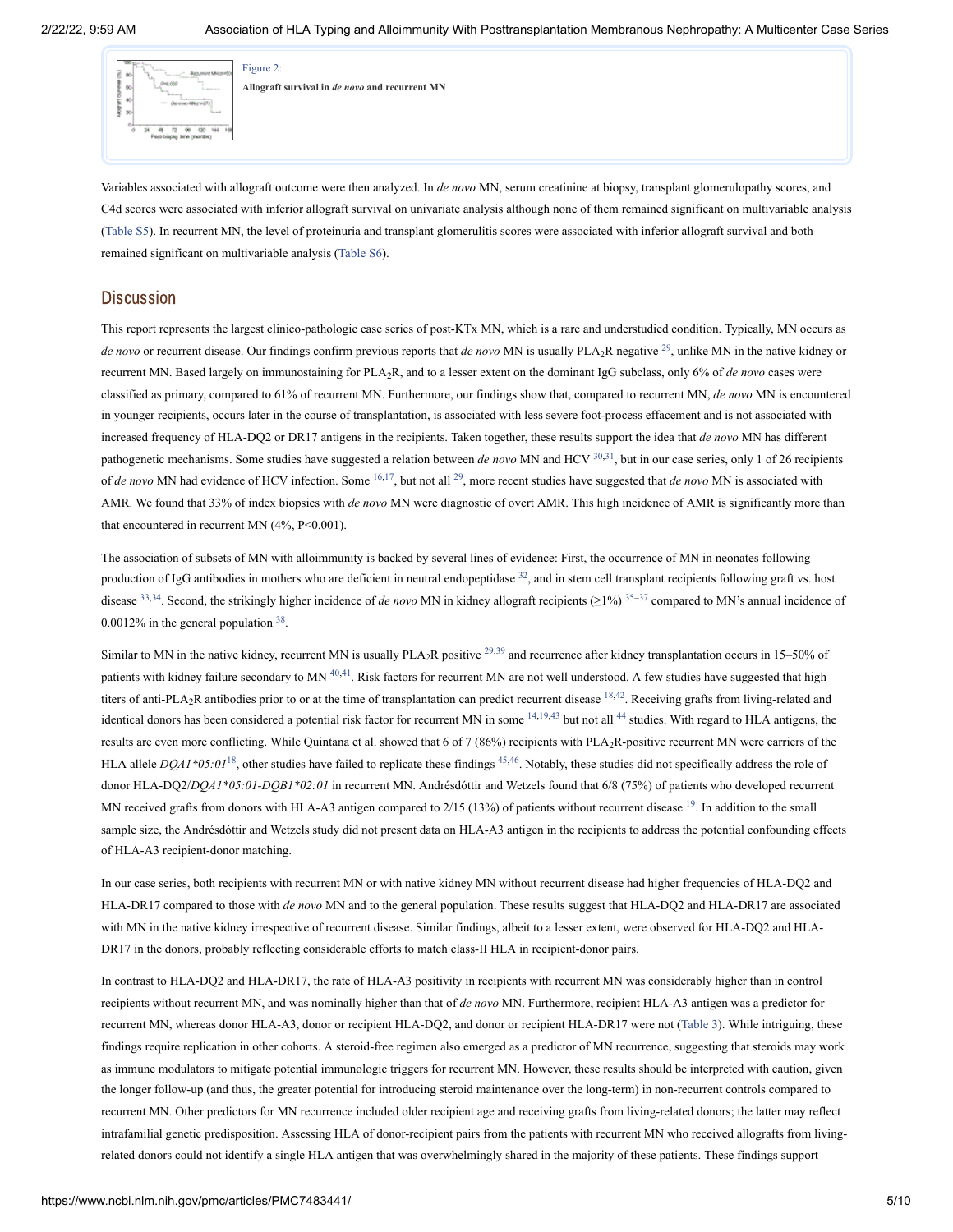further search for additional risk factors in the donor, including non-HLA markers, which may help in recipient-donor matching to reduce the incidence of recurrent MN.

With regard to prognosis, *de novo* MN had worse allograft survival than recurrent MN. Given the small sample size for *de novo* MN, it is difficult to tease out the prognostic effects of *de novo* MN per se vs. AMR. Indeed, in univariate analysis, poor outcome in *de novo* MN was associated with transplant glomerulopathy, C4d staining in peritubular capillaries, and serum creatinine, all of which may well be related to AMR. In contrast to *de novo* MN, worse allograft survival in recurrent MN was associated with higher proteinuria and transplant glomerulitis scores. Given the lack of other features supporting AMR in recurrent MN, this glomerulitis may reflect non-specific margination of leukocytes within the glomerular capillaries. In the native kidney, similar leukocyte margination has been described in some patients with renal vein thrombosis, and has been linked to worse outcome <sup>[47](#page-11-4)</sup>.

Limitations of our case series include its retrospective nature and incomplete data, notably precluding assessment of anti-PLA<sub>2</sub>R antibody levels in predicting recurrent MN. Additionally, due to retrospective analysis of the HLA data, we are unable to control for potential population stratification in our HLA analysis. Given the lack of information on haplotype blocks that are in high linkage disequilibrium, and taking into account that HLA-A3 is differentially distributed across worldwide populations, there is a possibility that our association of HLA-A3 with MN recurrence is confounded by the aforementioned factors. Thus, a genetic study that properly controls for ancestry and other HLA antigens is needed to confirm the role of recipient HLA-A3 in predicting recurrent MN.

In summary, although *de novo* MN and recurrent MN share similar pathologic features (subepithelial deposits), they appear to represent separate diseases. Recurrent MN is frequently PLA<sub>2</sub>R-mediated, often encountered in older recipients, and occurs early post-transplantation whereas *de novo* MN is PLA<sub>2</sub>R-negative, encountered in younger patients, and occurs later in the course of transplantation. The association of *de novo* MN with overt AMR, as defined by Banff criteria, supports that *de novo* MN may represent a manifestation of humoral alloimmunity. While our data support the association of HLA-DQ2 and HLA-DR17 antigens with MN in the native kidney, the presence of these HLA antigens, in either the donor or recipient, were not predictive of recurrence. Our findings suggest that both intra-renal donor factors (e.g., living-related allograft), extra-renal recipient factors (including older age and the presence of HLA-A3 antigen) and immune modulators (e.g. steroid-free immunosuppressive regimen) are important contributors in the development of recurrent MN. Genetic studies in donors and recipients will be required to dissect more precisely intra-renal from extra-renal predisposing effects. Exploring the potential interactions between PLA<sub>2</sub>R polymorphisms, HLA antigens, non-HLA genetic risk factors, and antigen presenting cells in the recipient and donor are potentially rewarding avenues for future research.

### Supplementary Material

<span id="page-7-1"></span><span id="page-7-0"></span>

### Acknowledgements

We thank Dr. David J. Salant and Megan Troxell for their valuable insights. We thank Yuancheng Wang, Patricia Maldonado, Hope Dzameshie, and Maria Lourdes Diaz Belvis of CUIMC and Lori Fletcher from Oregon Health & Science University for their excellent technical assistance.

Support: IB is supported by a grant from the American Society of Transplantation (AST) Research Network. KK is supported by the National Institute for Diabetes and Digestive Kidney Diseases (NIDDK) grant numbers RC2-DK116690 and R01-DK105124. SM is supported by the NIH (NIDDK/NIHMD/NIAID) (R01 DK114893 and U01 DK116066). SAH is supported by a Young Investigator award from the National Kidney Foundation. The funders and the authors' institutions had no role in study design; collection, analysis, and interpretation of data; writing the report; and the decision to submit the report for publication.

# Footnotes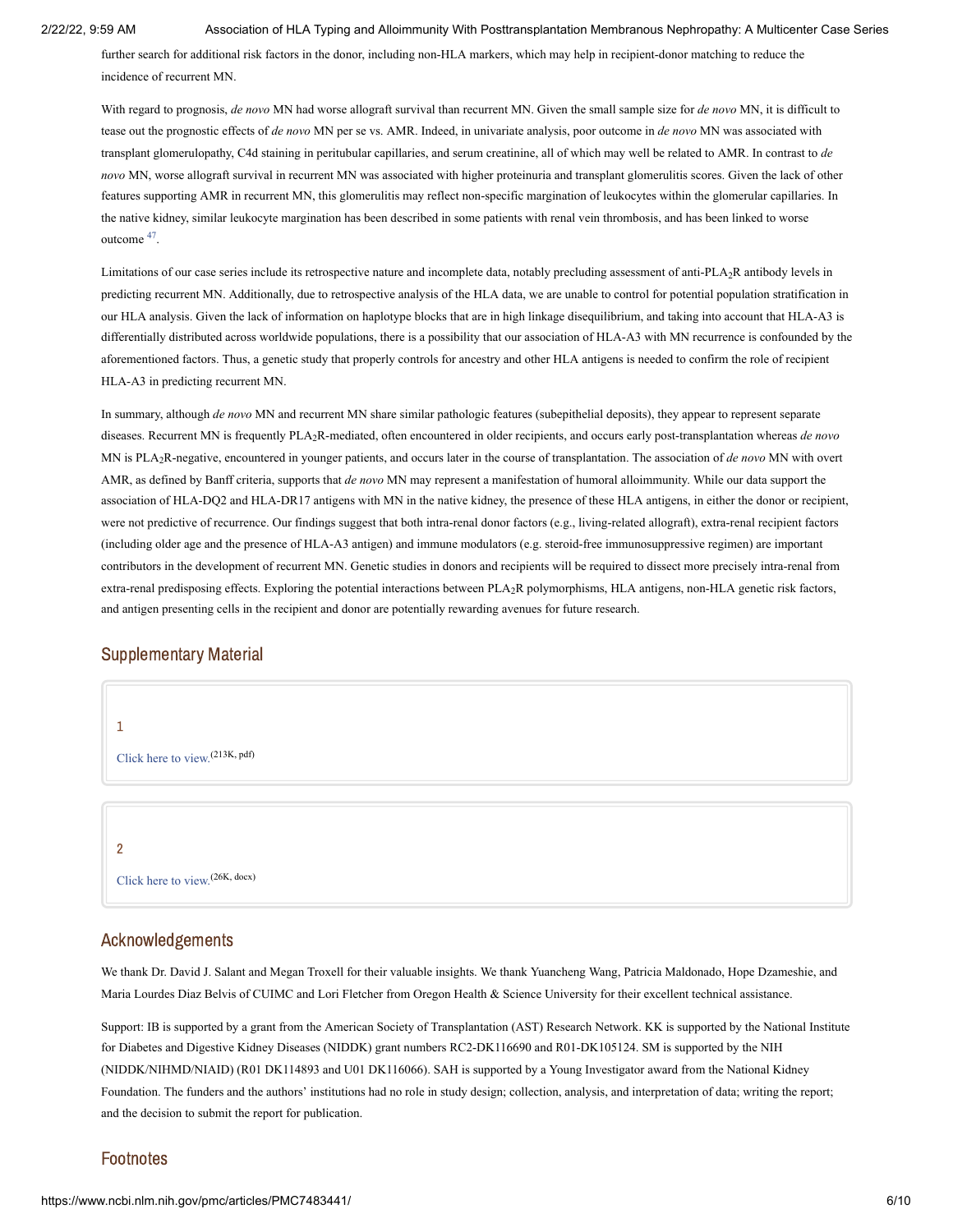Financial Disclosure: The authors declare that they have no relevant financial interests.

<span id="page-8-1"></span>Publisher's Disclaimer: This is a PDF file of an unedited manuscript that has been accepted for publication. As a service to our customers we are providing this early version of the manuscript. The manuscript will undergo copyediting, typesetting, and review of the resulting proof before it is published in its final form. Please note that during the production process errors may be discovered which could affect the content, and all legal disclaimers that apply to the journal pertain.

# Article information

Am J Kidney Dis. Author manuscript; available in PMC 2021 Sep 1. Published in final edited form as: Am J Kidney Dis. 2020 Sep; 76(3): [374–383.](https://www.ncbi.nlm.nih.gov/entrez/eutils/elink.fcgi?dbfrom=pubmed&retmode=ref&cmd=prlinks&id=32359820) Published online 2020 Apr 28. doi: [10.1053/j.ajkd.2020.01.009](https://dx.doi.org/10.1053%2Fj.ajkd.2020.01.009)

PMCID: PMC7483441 NIHMSID: NIHMS1568542 PMID: [32359820](https://www.ncbi.nlm.nih.gov/pubmed/32359820)

[Ibrahim](https://www.ncbi.nlm.nih.gov/pubmed/?term=Batal%20I%5BAuthor%5D&cauthor=true&cauthor_uid=32359820) Batal, MD, $^1$ [Elena-Rodica](https://www.ncbi.nlm.nih.gov/pubmed/?term=Vasilescu%20ER%5BAuthor%5D&cauthor=true&cauthor_uid=32359820) Vasilescu, MD, $^1$ Darshana M [Dadhania,](https://www.ncbi.nlm.nih.gov/pubmed/?term=Dadhania%20DM%5BAuthor%5D&cauthor=true&cauthor_uid=32359820) MD, $^2$ Aidoud [Abderrahmane](https://www.ncbi.nlm.nih.gov/pubmed/?term=Adel%20AA%5BAuthor%5D&cauthor=true&cauthor_uid=32359820) Adel, MD, $^3$ S. Ali [Husain,](https://www.ncbi.nlm.nih.gov/pubmed/?term=Husain%20SA%5BAuthor%5D&cauthor=true&cauthor_uid=32359820) MD, $^4$  Rupali [Avasare,](https://www.ncbi.nlm.nih.gov/pubmed/?term=Avasare%20R%5BAuthor%5D&cauthor=true&cauthor_uid=32359820) MD, $^5$  Geo [Serban](https://www.ncbi.nlm.nih.gov/pubmed/?term=Serban%20G%5BAuthor%5D&cauthor=true&cauthor_uid=32359820), PhD,<sup>1</sup> Dominick [Santoriello](https://www.ncbi.nlm.nih.gov/pubmed/?term=Santoriello%20D%5BAuthor%5D&cauthor=true&cauthor_uid=32359820), MD,<sup>1</sup> Pascale [Khairallah](https://www.ncbi.nlm.nih.gov/pubmed/?term=Khairallah%20P%5BAuthor%5D&cauthor=true&cauthor_uid=32359820), MD,<sup>4</sup> [Ankita](https://www.ncbi.nlm.nih.gov/pubmed/?term=Patel%20A%5BAuthor%5D&cauthor=true&cauthor_uid=32359820) Patel, MD,<sup>6</sup> [Michael](https://www.ncbi.nlm.nih.gov/pubmed/?term=Moritz%20MJ%5BAuthor%5D&cauthor=true&cauthor_uid=32359820) J. Moritz, MD,<sup>7</sup> Eva [Latulippe](https://www.ncbi.nlm.nih.gov/pubmed/?term=Latulippe%20E%5BAuthor%5D&cauthor=true&cauthor_uid=32359820), MD,<sup>8</sup> Julie [Riopel](https://www.ncbi.nlm.nih.gov/pubmed/?term=Riopel%20J%5BAuthor%5D&cauthor=true&cauthor_uid=32359820), MD,<sup>8</sup> Karim [Khallout](https://www.ncbi.nlm.nih.gov/pubmed/?term=Khallout%20K%5BAuthor%5D&cauthor=true&cauthor_uid=32359820), PhD,<sup>3</sup> Sidney J. Swanson, MD,<sup>9</sup> Andrew S. [Bomback,](https://www.ncbi.nlm.nih.gov/pubmed/?term=Bomback%20AS%5BAuthor%5D&cauthor=true&cauthor_uid=32359820) MD,<sup>4</sup> Sumit [Mohan](https://www.ncbi.nlm.nih.gov/pubmed/?term=Mohan%20S%5BAuthor%5D&cauthor=true&cauthor_uid=32359820), MD,<sup>4,10</sup> Lloyd [Ratner,](https://www.ncbi.nlm.nih.gov/pubmed/?term=Ratner%20L%5BAuthor%5D&cauthor=true&cauthor_uid=32359820) MD,<sup>11</sup> Jai [Radhakrishnan,](https://www.ncbi.nlm.nih.gov/pubmed/?term=Swanson%20SJ%5BAuthor%5D&cauthor=true&cauthor_uid=32359820) MD,<sup>4</sup> David J. [Cohen](https://www.ncbi.nlm.nih.gov/pubmed/?term=Cohen%20DJ%5BAuthor%5D&cauthor=true&cauthor_uid=32359820), MD,<sup>4</sup> [Gerald](https://www.ncbi.nlm.nih.gov/pubmed/?term=Appel%20GB%5BAuthor%5D&cauthor=true&cauthor_uid=32359820) B. Appel, MD,<sup>4</sup> [Michael](https://www.ncbi.nlm.nih.gov/pubmed/?term=Stokes%20MB%5BAuthor%5D&cauthor=true&cauthor_uid=32359820) B. Stokes,  $\textsf{MD.1}$  Glen S. [Markowitz,](https://www.ncbi.nlm.nih.gov/pubmed/?term=Markowitz%20GS%5BAuthor%5D&cauthor=true&cauthor_uid=32359820) MD.<sup>1</sup> Surva V [Seshan](https://www.ncbi.nlm.nih.gov/pubmed/?term=Seshan%20SV%5BAuthor%5D&cauthor=true&cauthor_uid=32359820), MB.<sup>12</sup> Sacha A. De [Serres,](https://www.ncbi.nlm.nih.gov/pubmed/?term=De%20Serres%20SA%5BAuthor%5D&cauthor=true&cauthor_uid=32359820) MD.<sup>13</sup> Nicole [Andeen](https://www.ncbi.nlm.nih.gov/pubmed/?term=Andeen%20N%5BAuthor%5D&cauthor=true&cauthor_uid=32359820), MD.<sup>14</sup> [Alexandre](https://www.ncbi.nlm.nih.gov/pubmed/?term=Loupy%20A%5BAuthor%5D&cauthor=true&cauthor_uid=32359820) Loupy, MD.<sup>3</sup> [Krzysztof](https://www.ncbi.nlm.nih.gov/pubmed/?term=Kiryluk%20K%5BAuthor%5D&cauthor=true&cauthor_uid=32359820) Kiryluk, MD.<sup>4</sup> and Vivette D. [D'Agati,](https://www.ncbi.nlm.nih.gov/pubmed/?term=D%26%23x02019%3BAgati%20VD%5BAuthor%5D&cauthor=true&cauthor_uid=32359820)  $MD<sup>1</sup>$ 

 $^{\rm 1}$ Department of Pathology and Cell Biology, Columbia University Irving Medical Center, New York, NY, USA  $^2$ Department of Medicine, Nephrology, Weill Cornell Medical College, New York, NY, USA <sup>3</sup> Paris Translational Research Center for Organ Transplantation, INSERM, UMR-S970, Paris, France <sup>4</sup>Department of Medicine, Nephrology, Columbia University Irving Medical Center, New York, NY, USA  $^{\rm 5}$ Department of Medicine, Nephrology, Oregon Health & Science University, Portland, OR, USA  $^6$ Department of Medicine, Nephrology, Hackensack University Medical Center, Hackensack, NJ, USA  $7$ Department of Surgery, Lehigh Valley Health Network, Allentown, PA, USA <sup>8</sup>Department of Pathology, University Health Center of Ouebec, Laval University, Ouébec, OC, Canada <sup>9</sup>Department of Surgery, Christiana Hospital, Newark, DE, USA  $^{10}$ Department of Epidemiology, Mailman School of Public Health, Columbia University, New York, NY  $\rm ^{11}$ Department of Surgery, Columbia University Irving Medical Center, New York, NY, USA  $^{12}$ Department of Pathology and Laboratory Medicine, Weill Cornell Medical College, New York, NY, USA  $^{13}$ Department of Medicine, Renal Division, University Health Center of Ouebec, Laval University, Ouébec, OC, Canada  $^{14}$ Department of Pathology, Oregon Health & Science University, Portland, OR, USA

Authors' Full Names and Academic Degrees:

Authors' Affiliations: Research idea and study design: IB, KKiryluk, VDD; data acquisition: IB, DS, EL, JRiopel, JRadhakrishnan, MBS, GSM, SVS, NA, ERV, PK, DMD, AAA, SAH, RA, GS, AP, MJM, ASB, SM, KKiryluk, KKhallout, LR, DJC, GBA, SADS, SJS, AL; data analysis/interpretation: IB, KKiryluk, VDD, AL, SADS, NA, DMD, SVS; statistical analysis: IB, SAH, SM. Each author contributed important intellectual content during manuscript drafting or revision, accepts personal accountability for the author's own contributions, and agrees to ensure that questions pertaining to the accuracy or integrity of any portion of the work are appropriately investigated and resolved. .<br>Corresponding Author: Ibrahim Batal MD, Department of Pathology and Cell Biology, Renal Division, Columbia University Irving Medical Center, 630 W 168th street, VC14-238. New York, NY 10032, Phone: 212-305-9669; Fax: 212-342-5380, [ib2349@columbia.edu](mailto:dev@null)

[Copyright](https://www.ncbi.nlm.nih.gov/pmc/about/copyright/) notice

#### [Publisher's](#page-8-1) Disclaimer

The publisher's final edited version of this article is available at Am J [Kidney](https://www.ncbi.nlm.nih.gov/entrez/eutils/elink.fcgi?dbfrom=pubmed&retmode=ref&cmd=prlinks&id=32359820) Dis See other articles in PMC that [cite](https://www.ncbi.nlm.nih.gov/pmc/articles/PMC7483441/citedby/) the published article.

### References

<span id="page-8-0"></span>1. Ronco P, Debiec H. Molecular pathomechanisms of membranous nephropathy: from Heymann nephritis to alloimmunization. J Am Soc Nephrol. 2005;16(5):1205–1213. [[PubMed\]](https://www.ncbi.nlm.nih.gov/pubmed/15800120) [[Google Scholar\]](https://scholar.google.com/scholar_lookup?journal=J+Am+Soc+Nephrol&title=Molecular+pathomechanisms+of+membranous+nephropathy:+from+Heymann+nephritis+to+alloimmunization&author=P+Ronco&author=H+Debiec&volume=16&issue=5&publication_year=2005&pages=1205-1213&pmid=15800120&)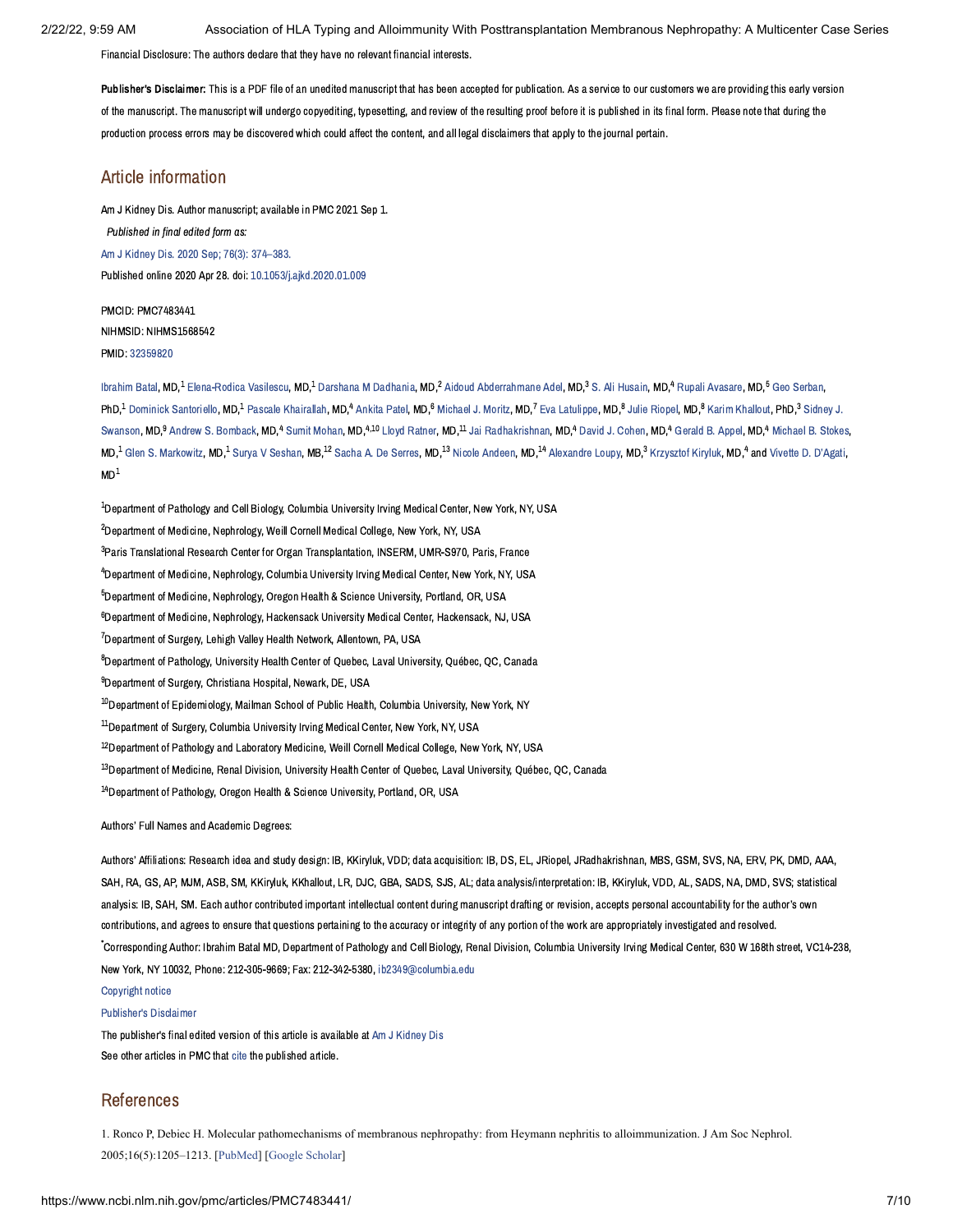<span id="page-9-0"></span>2. Glassock RJ. Secondary membranous glomerulonephritis. Nephrol Dial Transplant. 1992;7 Suppl 1:64–71. [\[PubMed\]](https://www.ncbi.nlm.nih.gov/pubmed/1337185) [\[Google Scholar\]](https://scholar.google.com/scholar_lookup?journal=Nephrol+Dial+Transplant&title=Secondary+membranous+glomerulonephritis&author=RJ+Glassock&volume=7&issue=Suppl+1&publication_year=1992&pages=64-71&pmid=1337185&)

<span id="page-9-1"></span>3. Beck LH Jr., Bonegio RG, Lambeau G, et al. M-type phospholipase A2 receptor as target antigen in idiopathic membranous nephropathy. N Engl J Med. 2009;361(1): 11–21. [[PMC free article](https://www.ncbi.nlm.nih.gov/pmc/articles/PMC2762083/?report=reader)] [\[PubMed](https://www.ncbi.nlm.nih.gov/pubmed/19571279)] [[Google Scholar\]](https://scholar.google.com/scholar_lookup?journal=N+Engl+J+Med&title=M-type+phospholipase+A2+receptor+as+target+antigen+in+idiopathic+membranous+nephropathy&author=LH+Beck&author=RG+Bonegio&author=G+Lambeau&volume=361&issue=1&publication_year=2009&pages=11-21&pmid=19571279&)

<span id="page-9-2"></span>4. Klouda PT, Manos J, Acheson EJ, et al. Strong association between idiopathic membranous nephropathy and HLA-DRW3. Lancet. 1979;2(8146):770–771. [\[PubMed\]](https://www.ncbi.nlm.nih.gov/pubmed/90863) [[Google Scholar\]](https://scholar.google.com/scholar_lookup?journal=Lancet&title=Strong+association+between+idiopathic+membranous+nephropathy+and+HLA-DRW3&author=PT+Klouda&author=J+Manos&author=EJ+Acheson&volume=2&issue=8146&publication_year=1979&pages=770-771&pmid=90863&)

5. Vaughan RW, Demaine AG, Welsh KI. A DQA1 allele is strongly associated with idiopathic membranous nephropathy. Tissue Antigens. 1989;34(5):261– 269. [\[PubMed\]](https://www.ncbi.nlm.nih.gov/pubmed/2576474) [\[Google Scholar\]](https://scholar.google.com/scholar_lookup?journal=Tissue+Antigens&title=A+DQA1+allele+is+strongly+associated+with+idiopathic+membranous+nephropathy&author=RW+Vaughan&author=AG+Demaine&author=KI+Welsh&volume=34&issue=5&publication_year=1989&pages=261-269&pmid=2576474&)

6. Vaughan RW, Tighe MR, Boki K, et al. An analysis of HLA class II gene polymorphism in British and Greek idiopathic membranous nephropathy patients. Eur J Immunogenet. 1995;22(2):179–186. [[PubMed](https://www.ncbi.nlm.nih.gov/pubmed/7605775)] [\[Google Scholar\]](https://scholar.google.com/scholar_lookup?journal=Eur+J+Immunogenet&title=An+analysis+of+HLA+class+II+gene+polymorphism+in+British+and+Greek+idiopathic+membranous+nephropathy+patients&author=RW+Vaughan&author=MR+Tighe&author=K+Boki&volume=22&issue=2&publication_year=1995&pages=179-186&pmid=7605775&)

<span id="page-9-3"></span>7. Stanescu HC, Arcos-Burgos M, Medlar A, et al. Risk HLA-DQA1 and PLA(2)R1 alleles in idiopathic membranous nephropathy. N Engl J Med. 2011;364(7):616–626. [\[PubMed\]](https://www.ncbi.nlm.nih.gov/pubmed/21323541) [\[Google Scholar\]](https://scholar.google.com/scholar_lookup?journal=N+Engl+J+Med&title=Risk+HLA-DQA1+and+PLA(2)R1+alleles+in+idiopathic+membranous+nephropathy&author=HC+Stanescu&author=M+Arcos-Burgos&author=A+Medlar&volume=364&issue=7&publication_year=2011&pages=616-626&pmid=21323541&)

<span id="page-9-4"></span>8. van de Logt AE, Fresquet M, Wetzels JF, Brenchley P. The anti-PLA2R antibody in membranous nephropathy: what we know and what remains a decade after its discovery. Kidney Int. 2019;96(6):1292–1302. [[PubMed](https://www.ncbi.nlm.nih.gov/pubmed/31611068)] [\[Google Scholar](https://scholar.google.com/scholar_lookup?journal=Kidney+Int&title=The+anti-PLA2R+antibody+in+membranous+nephropathy:+what+we+know+and+what+remains+a+decade+after+its+discovery&author=AE+van+de+Logt&author=M+Fresquet&author=JF+Wetzels&author=P+Brenchley&volume=96&issue=6&publication_year=2019&pages=1292-1302&pmid=31611068&)]

<span id="page-9-5"></span>9. Cosyns JP, Couchoud C, Pouteil-Noble C, Squifflet JP, Pirson Y. Recurrence of membranous nephropathy after renal transplantation: probability, outcome and risk factors. Clin Nephrol. 1998;50(3):144–153. [[PubMed\]](https://www.ncbi.nlm.nih.gov/pubmed/9776417) [[Google Scholar](https://scholar.google.com/scholar_lookup?journal=Clin+Nephrol&title=Recurrence+of+membranous+nephropathy+after+renal+transplantation:+probability,+outcome+and+risk+factors&author=JP+Cosyns&author=C+Couchoud&author=C+Pouteil-Noble&author=JP+Squifflet&author=Y+Pirson&volume=50&issue=3&publication_year=1998&pages=144-153&pmid=9776417&)]

10. El-Zoghby ZM, Grande JP, Fraile MG, Norby SM, Fervenza FC, Cosio FG. Recurrent idiopathic membranous nephropathy: early diagnosis by protocol biopsies and treatment with anti-CD20 monoclonal antibodies. Am J Transplant. 2009;9(12):2800–2807. [[PubMed](https://www.ncbi.nlm.nih.gov/pubmed/19845581)] [\[Google Scholar\]](https://scholar.google.com/scholar_lookup?journal=Am+J+Transplant&title=Recurrent+idiopathic+membranous+nephropathy:+early+diagnosis+by+protocol+biopsies+and+treatment+with+anti-CD20+monoclonal+antibodies&author=ZM+El-Zoghby&author=JP+Grande&author=MG+Fraile&author=SM+Norby&author=FC+Fervenza&volume=9&issue=12&publication_year=2009&pages=2800-2807&pmid=19845581&)

11. Pippias M, Stel VS, Areste-Fosalba N, et al. Long-term Kidney Transplant Outcomes in Primary Glomerulonephritis: Analysis From the ERA-EDTA Registry. Transplantation. 2016;100(9): 1955–1962. [[PubMed](https://www.ncbi.nlm.nih.gov/pubmed/26588008)] [\[Google Scholar\]](https://scholar.google.com/scholar_lookup?journal=Transplantation&title=Long-term+Kidney+Transplant+Outcomes+in+Primary+Glomerulonephritis:+Analysis+From+the+ERA-EDTA+Registry&author=M+Pippias&author=VS+Stel&author=N+Areste-Fosalba&volume=100&issue=9&publication_year=2016&pages=1955-1962&pmid=26588008&)

12. Pruthi R, McClure M, Casula A, et al. Long-term graft outcomes and patient survival are lower posttransplant in patients with a primary renal diagnosis of glomerulonephritis. Kidney Int. 2016;89(4):918–926. [[PubMed\]](https://www.ncbi.nlm.nih.gov/pubmed/26924061) [\[Google Scholar\]](https://scholar.google.com/scholar_lookup?journal=Kidney+Int&title=Long-term+graft+outcomes+and+patient+survival+are+lower+posttransplant+in+patients+with+a+primary+renal+diagnosis+of+glomerulonephritis&author=R+Pruthi&author=M+McClure&author=A+Casula&volume=89&issue=4&publication_year=2016&pages=918-926&pmid=26924061&)

<span id="page-9-7"></span>13. Truong L, Gelfand J, D'Agati V, et al. De novo membranous glomerulonephropathy in renal allografts: a report of ten cases and review of the literature. Am J Kidney Dis. 1989;14(2):131–144. [[PubMed\]](https://www.ncbi.nlm.nih.gov/pubmed/2667346) [\[Google Scholar\]](https://scholar.google.com/scholar_lookup?journal=Am+J+Kidney+Dis&title=De+novo+membranous+glomerulonephropathy+in+renal+allografts:+a+report+of+ten+cases+and+review+of+the+literature&author=L+Truong&author=J+Gelfand&author=V+D%E2%80%99Agati&volume=14&issue=2&publication_year=1989&pages=131-144&pmid=2667346&)

<span id="page-9-15"></span>14. Berger BE, Vincenti F, Biava C, Amend WJ, Jr., Feduska N, Salvatierra O, Jr. De novo and recurrent membranous glomerulopathy following kidney transplantation. Transplantation. 1983;35(4):315–319. [[PubMed](https://www.ncbi.nlm.nih.gov/pubmed/6340284)] [\[Google Scholar\]](https://scholar.google.com/scholar_lookup?journal=Transplantation&title=Jr.,+Feduska+N,+Salvatierra+O,+Jr.+De+novo+and+recurrent+membranous+glomerulopathy+following+kidney+transplantation&author=BE+Berger&author=F+Vincenti&author=C+Biava&author=WJ+Amend&volume=35&issue=4&publication_year=1983&pages=315-319&pmid=6340284&)

<span id="page-9-6"></span>15. Couchoud C, Pouteil-Noble C, Colon S, Touraine JL. Recurrence of membranous nephropathy after renal transplantation. Incidence and risk factors in 1614 patients. Transplantation. 1995;59(9):1275–1279. [\[PubMed\]](https://www.ncbi.nlm.nih.gov/pubmed/7762061) [\[Google Scholar\]](https://scholar.google.com/scholar_lookup?journal=Transplantation&title=Recurrence+of+membranous+nephropathy+after+renal+transplantation.+Incidence+and+risk+factors+in+1614+patients&author=C+Couchoud&author=C+Pouteil-Noble&author=S+Colon&author=JL+Touraine&volume=59&issue=9&publication_year=1995&pages=1275-1279&pmid=7762061&)

<span id="page-9-8"></span>16. Honda K, Horita S, Toki D, et al. De novo membranous nephropathy and antibody-mediated rejection in transplanted kidney. Clin Transplant. 2011;25(2):191–200. [\[PubMed](https://www.ncbi.nlm.nih.gov/pubmed/20236137)] [[Google Scholar\]](https://scholar.google.com/scholar_lookup?journal=Clin+Transplant&title=De+novo+membranous+nephropathy+and+antibody-mediated+rejection+in+transplanted+kidney&author=K+Honda&author=S+Horita&author=D+Toki&volume=25&issue=2&publication_year=2011&pages=191-200&pmid=20236137&)

<span id="page-9-9"></span>17. Wen J, Xie K, Zhang M, et al. HLA-DR, and not PLA2R, is expressed on the podocytes in kidney allografts in de novo membranous nephropathy. Medicine (Baltimore). 2016;95(37):e4809. [[PMC free article](https://www.ncbi.nlm.nih.gov/pmc/articles/PMC5402576/?report=reader)] [\[PubMed\]](https://www.ncbi.nlm.nih.gov/pubmed/27631233) [\[Google Scholar\]](https://scholar.google.com/scholar_lookup?journal=Medicine+(Baltimore)&title=HLA-DR,+and+not+PLA2R,+is+expressed+on+the+podocytes+in+kidney+allografts+in+de+novo+membranous+nephropathy&author=J+Wen&author=K+Xie&author=M+Zhang&volume=95&issue=37&publication_year=2016&pages=e4809&pmid=27631233&)

<span id="page-9-10"></span>18. Quintana LF, Blasco M, Seras M, et al. Antiphospholipase A2 Receptor Antibody Levels Predict the Risk of Posttransplantation Recurrence of Membranous Nephropathy. Transplantation. 2015;99(8):1709–1714. [[PubMed](https://www.ncbi.nlm.nih.gov/pubmed/25675198)] [\[Google Scholar](https://scholar.google.com/scholar_lookup?journal=Transplantation&title=Antiphospholipase+A2+Receptor+Antibody+Levels+Predict+the+Risk+of+Posttransplantation+Recurrence+of+Membranous+Nephropathy&author=LF+Quintana&author=M+Blasco&author=M+Seras&volume=99&issue=8&publication_year=2015&pages=1709-1714&pmid=25675198&)]

<span id="page-9-11"></span>19. Andresdottir MB, Wetzels JF. Increased risk of recurrence of membranous nephropathy after related donor kidney transplantation. Am J Transplant. 2012;12(1):265–266. [[PubMed](https://www.ncbi.nlm.nih.gov/pubmed/22050629)] [[Google Scholar](https://scholar.google.com/scholar_lookup?journal=Am+J+Transplant&title=Increased+risk+of+recurrence+of+membranous+nephropathy+after+related+donor+kidney+transplantation&author=MB+Andresdottir&author=JF+Wetzels&volume=12&issue=1&publication_year=2012&pages=265-266&pmid=22050629&)]

<span id="page-9-12"></span>20. Karhus LL, Thuesen BH, Skaaby T, Rumessen JJ, Linneberg A. The distribution of HLA DQ2 and DQ8 haplotypes and their association with health indicators in a general Danish population. United European Gastroenterol J. 2018;6(6):866–878. [[PMC free article](https://www.ncbi.nlm.nih.gov/pmc/articles/PMC6047278/?report=reader)] [\[PubMed\]](https://www.ncbi.nlm.nih.gov/pubmed/30023064) [[Google Scholar\]](https://scholar.google.com/scholar_lookup?journal=United+European+Gastroenterol+J&title=The+distribution+of+HLA+DQ2+and+DQ8+haplotypes+and+their+association+with+health+indicators+in+a+general+Danish+population&author=LL+Karhus&author=BH+Thuesen&author=T+Skaaby&author=JJ+Rumessen&author=A+Linneberg&volume=6&issue=6&publication_year=2018&pages=866-878&)

<span id="page-9-13"></span>21. Cummins AG, Roberts-Thomson IC. Prevalence of celiac disease in the Asia-Pacific region. J Gastroenterol Hepatol. 2009;24(8):1347–1351. [[PubMed\]](https://www.ncbi.nlm.nih.gov/pubmed/19702902) [\[Google Scholar](https://scholar.google.com/scholar_lookup?journal=J+Gastroenterol+Hepatol&title=Prevalence+of+celiac+disease+in+the+Asia-Pacific+region&author=AG+Cummins&author=IC+Roberts-Thomson&volume=24&issue=8&publication_year=2009&pages=1347-1351&pmid=19702902&)]

<span id="page-9-14"></span>22. Tjernstrom F, Hellmer G, Nived O, Truedsson L, Sturfelt G. Synergetic effect between interleukin-1 receptor antagonist allele (IL1RN\*2) and MHC class II (DR17,DQ2) in determining susceptibility to systemic lupus erythematosus. Lupus. 1999;8(2):103–108. [[PubMed](https://www.ncbi.nlm.nih.gov/pubmed/10192503)] [[Google Scholar\]](https://scholar.google.com/scholar_lookup?journal=Lupus&title=Synergetic+effect+between+interleukin-1+receptor+antagonist+allele+(IL1RN*2)+and+MHC+class+II+(DR17,DQ2)+in+determining+susceptibility+to+systemic+lupus+erythematosus&author=F+Tjernstrom&author=G+Hellmer&author=O+Nived&author=L+Truedsson&author=G+Sturfelt&volume=8&issue=2&publication_year=1999&pages=103-108&pmid=10192503&)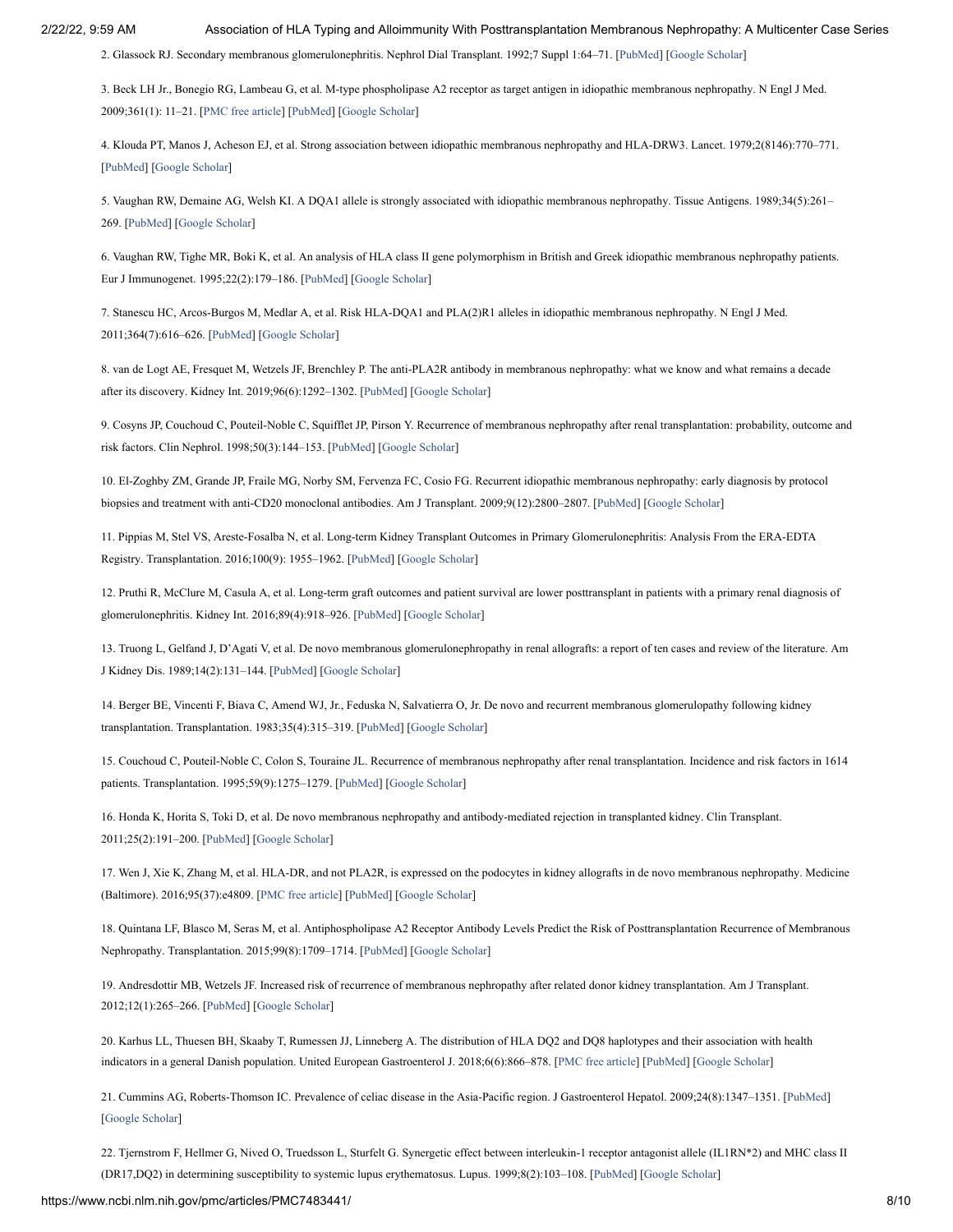<span id="page-10-0"></span>23. Edwards CQ, Griffen LM, Kushner JP. Increased frequency of HLA-A3 in subjects with sporadic porphyria cutanea tarda. Tissue Antigens. 1988;31(5):250– 253. [\[PubMed\]](https://www.ncbi.nlm.nih.gov/pubmed/3261053) [\[Google Scholar\]](https://scholar.google.com/scholar_lookup?journal=Tissue+Antigens&title=Increased+frequency+of+HLA-A3+in+subjects+with+sporadic+porphyria+cutanea+tarda&author=CQ+Edwards&author=LM+Griffen&author=JP+Kushner&volume=31&issue=5&publication_year=1988&pages=250-253&pmid=3261053&)

24. Fogdell-Hahn A, Ligers A, Gronning M, Hillert J, Olerup O. Multiple sclerosis: a modifying influence of HLA class I genes in an HLA class II associated autoimmune disease. Tissue Antigens. 2000;55(2):140–148. [[PubMed](https://www.ncbi.nlm.nih.gov/pubmed/10746785)] [[Google Scholar\]](https://scholar.google.com/scholar_lookup?journal=Tissue+Antigens&title=Multiple+sclerosis:+a+modifying+influence+of+HLA+class+I+genes+in+an+HLA+class+II+associated+autoimmune+disease&author=A+Fogdell-Hahn&author=A+Ligers&author=M+Gronning&author=J+Hillert&author=O+Olerup&volume=55&issue=2&publication_year=2000&pages=140-148&pmid=10746785&)

<span id="page-10-1"></span>25. Posthuma EF, Falkenburg JH, Apperley JF, et al. HLA-B8 and HLA-A3 coexpressed with HLA-B8 are associated with a reduced risk of the development of chronic myeloid leukemia. The Chronic Leukemia Working Party of the EBMT. Blood. 1999;93(11):3863–3865. [\[PubMed](https://www.ncbi.nlm.nih.gov/pubmed/10339494)] [\[Google Scholar\]](https://scholar.google.com/scholar_lookup?journal=Blood&title=HLA-B8+and+HLA-A3+coexpressed+with+HLA-B8+are+associated+with+a+reduced+risk+of+the+development+of+chronic+myeloid+leukemia.+The+Chronic+Leukemia+Working+Party+of+the+EBMT&author=EF+Posthuma&author=JH+Falkenburg&author=JF+Apperley&volume=93&issue=11&publication_year=1999&pages=3863-3865&pmid=10339494&)

<span id="page-10-2"></span>26. Loupy A, Haas M, Solez K, et al. The Banff 2015 Kidney Meeting Report: Current Challenges in Rejection Classification and Prospects for Adopting Molecular Pathology. Am J Transplant. 2017;17(1):28–41. [[PMC free article\]](https://www.ncbi.nlm.nih.gov/pmc/articles/PMC5363228/?report=reader) [[PubMed\]](https://www.ncbi.nlm.nih.gov/pubmed/27862883) [[Google Scholar\]](https://scholar.google.com/scholar_lookup?journal=Am+J+Transplant&title=The+Banff+2015+Kidney+Meeting+Report:+Current+Challenges+in+Rejection+Classification+and+Prospects+for+Adopting+Molecular+Pathology&author=A+Loupy&author=M+Haas&author=K+Solez&volume=17&issue=1&publication_year=2017&pages=28-41&pmid=27862883&)

27. Racusen LC, Solez K, Colvin RB, et al. The Banff 97 working classification of renal allograft pathology. Kidney Int. 1999;55(2):713–723. [\[PubMed](https://www.ncbi.nlm.nih.gov/pubmed/9987096)] [\[Google Scholar](https://scholar.google.com/scholar_lookup?journal=Kidney+Int&title=The+Banff+97+working+classification+of+renal+allograft+pathology&author=LC+Racusen&author=K+Solez&author=RB+Colvin&volume=55&issue=2&publication_year=1999&pages=713-723&pmid=9987096&)]

<span id="page-10-3"></span>28. Haas M, Loupy A, Lefaucheur C, et al. The Banff 2017 Kidney Meeting Report: Revised diagnostic criteria for chronic active T cell-mediated rejection, antibody-mediated rejection, and prospects for integrative endpoints for next-generation clinical trials. Am J Transplant. 2018;18(2):293–307. [\[PMC free article](https://www.ncbi.nlm.nih.gov/pmc/articles/PMC5817248/?report=reader)] [\[PubMed\]](https://www.ncbi.nlm.nih.gov/pubmed/29243394) [[Google Scholar\]](https://scholar.google.com/scholar_lookup?journal=Am+J+Transplant&title=The+Banff+2017+Kidney+Meeting+Report:+Revised+diagnostic+criteria+for+chronic+active+T+cell-mediated+rejection,+antibody-mediated+rejection,+and+prospects+for+integrative+endpoints+for+next-generation+clinical+trials&author=M+Haas&author=A+Loupy&author=C+Lefaucheur&volume=18&issue=2&publication_year=2018&pages=293-307&pmid=29243394&)

<span id="page-10-4"></span>29. Larsen CP, Walker PD. Phospholipase A2 receptor (PLA2R) staining is useful in the determination of de novo versus recurrent membranous glomerulopathy. Transplantation. 2013;95(10):1259–1262. [[PubMed](https://www.ncbi.nlm.nih.gov/pubmed/23514961)] [\[Google Scholar](https://scholar.google.com/scholar_lookup?journal=Transplantation&title=Phospholipase+A2+receptor+(PLA2R)+staining+is+useful+in+the+determination+of+de+novo+versus+recurrent+membranous+glomerulopathy&author=CP+Larsen&author=PD+Walker&volume=95&issue=10&publication_year=2013&pages=1259-1262&pmid=23514961&)]

<span id="page-10-5"></span>30. Morales JM, Pascual-Capdevila J, Campistol JM, et al. Membranous glomerulonephritis associated with hepatitis C virus infection in renal transplant patients. Transplantation. 1997;63(11):1634-1639. [[PubMed\]](https://www.ncbi.nlm.nih.gov/pubmed/9197359) [[Google Scholar](https://scholar.google.com/scholar_lookup?journal=Transplantation&title=Membranous+glomerulonephritis+associated+with+hepatitis+C+virus+infection+in+renal+transplant+patients&author=JM+Morales&author=J+Pascual-Capdevila&author=JM+Campistol&volume=63&issue=11&publication_year=1997&pages=1634-1639&pmid=9197359&)]

<span id="page-10-6"></span>31. Cruzado JM, Carrera M, Torras J, Grinyo JM. Hepatitis C virus infection and de novo glomerular lesions in renal allografts. Am J Transplant. 2001;1(2):171–178. [[PubMed](https://www.ncbi.nlm.nih.gov/pubmed/12099366)] [[Google Scholar](https://scholar.google.com/scholar_lookup?journal=Am+J+Transplant&title=Hepatitis+C+virus+infection+and+de+novo+glomerular+lesions+in+renal+allografts&author=JM+Cruzado&author=M+Carrera&author=J+Torras&author=JM+Grinyo&volume=1&issue=2&publication_year=2001&pages=171-178&pmid=12099366&)]

<span id="page-10-7"></span>32. Debiec H, Guigonis V, Mougenot B, et al. Antenatal membranous glomerulonephritis due to anti-neutral endopeptidase antibodies. N Engl J Med. 2002;346(26):2053–2060. [[PubMed](https://www.ncbi.nlm.nih.gov/pubmed/12087141)] [\[Google Scholar](https://scholar.google.com/scholar_lookup?journal=N+Engl+J+Med&title=Antenatal+membranous+glomerulonephritis+due+to+anti-neutral+endopeptidase+antibodies&author=H+Debiec&author=V+Guigonis&author=B+Mougenot&volume=346&issue=26&publication_year=2002&pages=2053-2060&pmid=12087141&)]

<span id="page-10-8"></span>33. Byrne-Dugan CJ, Collins AB, Lam AQ, Batal I. Membranous nephropathy as a manifestation of graft-versus-host disease: association with HLA antigen typing, phospholipase A2 receptor, and C4d. Am J Kidney Dis. 2014;64(6):987–993. [\[PubMed](https://www.ncbi.nlm.nih.gov/pubmed/25304985)] [[Google Scholar\]](https://scholar.google.com/scholar_lookup?journal=Am+J+Kidney+Dis&title=Membranous+nephropathy+as+a+manifestation+of+graft-versus-host+disease:+association+with+HLA+antigen+typing,+phospholipase+A2+receptor,+and+C4d&author=CJ+Byrne-Dugan&author=AB+Collins&author=AQ+Lam&author=I+Batal&volume=64&issue=6&publication_year=2014&pages=987-993&pmid=25304985&)

<span id="page-10-9"></span>34. Reddy P, Johnson K, Uberti JP, et al. Nephrotic syndrome associated with chronic graft-versus-host disease after allogeneic hematopoietic stem cell transplantation. Bone Marrow Transplant. 2006;38(5):351–357. [[PubMed\]](https://www.ncbi.nlm.nih.gov/pubmed/16862167) [[Google Scholar\]](https://scholar.google.com/scholar_lookup?journal=Bone+Marrow+Transplant&title=Nephrotic+syndrome+associated+with+chronic+graft-versus-host+disease+after+allogeneic+hematopoietic+stem+cell+transplantation&author=P+Reddy&author=K+Johnson&author=JP+Uberti&volume=38&issue=5&publication_year=2006&pages=351-357&pmid=16862167&)

<span id="page-10-10"></span>35. Charpentier B, Levy M. [Cooperative study of de novo extramembranous glomerulonephritis in renal allografts in humans: report of 19 new cases in 1550 renal transplant patients of the transplantation group of the Ile de France]. Nephrologie. 1982;3(4):158–166. [[PubMed\]](https://www.ncbi.nlm.nih.gov/pubmed/6759963) [[Google Scholar](https://scholar.google.com/scholar_lookup?journal=Nephrologie&title=Cooperative+study+of+de+novo+extramembranous+glomerulonephritis+in+renal+allografts+in+humans:+report+of+19+new+cases+in+1550+renal+transplant+patients+of+the+transplantation+group+of+the+Ile+de+France&author=B+Charpentier&author=M+Levy&volume=3&issue=4&publication_year=1982&pages=158-166&pmid=6759963&)]

36. Schwarz A, Krause PH, Offermann G, Keller F. Impact of de novo membranous glomerulonephritis on the clinical course after kidney transplantation. Transplantation. 1994;58(6):650–654. [[PubMed\]](https://www.ncbi.nlm.nih.gov/pubmed/7940683) [[Google Scholar](https://scholar.google.com/scholar_lookup?journal=Transplantation&title=Impact+of+de+novo+membranous+glomerulonephritis+on+the+clinical+course+after+kidney+transplantation&author=A+Schwarz&author=PH+Krause&author=G+Offermann&author=F+Keller&volume=58&issue=6&publication_year=1994&pages=650-654&pmid=7940683&)]

<span id="page-10-11"></span>37. Antignac C, Hinglais N, Gubler MC, Gagnadoux MF, Broyer M, Habib R. De novo membranous glomerulonephritis in renal allografts in children. Clin Nephrol. 1988;30(1):1–7. [\[PubMed\]](https://www.ncbi.nlm.nih.gov/pubmed/3061691) [\[Google Scholar\]](https://scholar.google.com/scholar_lookup?journal=Clin+Nephrol&title=De+novo+membranous+glomerulonephritis+in+renal+allografts+in+children&author=C+Antignac&author=N+Hinglais&author=MC+Gubler&author=MF+Gagnadoux&author=M+Broyer&volume=30&issue=1&publication_year=1988&pages=1-7&pmid=3061691&)

<span id="page-10-12"></span>38. McGrogan A, Franssen CF, de Vries CS. The incidence of primary glomerulonephritis worldwide: a systematic review of the literature. Nephrol Dial Transplant. 2011;26(2):414–430. [\[PubMed](https://www.ncbi.nlm.nih.gov/pubmed/21068142)] [[Google Scholar](https://scholar.google.com/scholar_lookup?journal=Nephrol+Dial+Transplant&title=The+incidence+of+primary+glomerulonephritis+worldwide:+a+systematic+review+of+the+literature&author=A+McGrogan&author=CF+Franssen&author=CS+de+Vries&volume=26&issue=2&publication_year=2011&pages=414-430&pmid=21068142&)]

<span id="page-10-13"></span>39. Debiec H, Martin L, Jouanneau C, et al. Autoantibodies specific for the phospholipase A2 receptor in recurrent and De Novo membranous nephropathy. Am J Transplant. 2011;11(10):2144–2152. [[PubMed](https://www.ncbi.nlm.nih.gov/pubmed/21827616)] [\[Google Scholar](https://scholar.google.com/scholar_lookup?journal=Am+J+Transplant&title=Autoantibodies+specific+for+the+phospholipase+A2+receptor+in+recurrent+and+De+Novo+membranous+nephropathy&author=H+Debiec&author=L+Martin&author=C+Jouanneau&volume=11&issue=10&publication_year=2011&pages=2144-2152&pmid=21827616&)]

<span id="page-10-14"></span>40. Allen PJ, Chadban SJ, Craig JC, et al. Recurrent glomerulonephritis after kidney transplantation: risk factors and allograft outcomes. Kidney Int. 2017;92(2):461–469. [[PubMed](https://www.ncbi.nlm.nih.gov/pubmed/28601198)] [[Google Scholar](https://scholar.google.com/scholar_lookup?journal=Kidney+Int&title=Recurrent+glomerulonephritis+after+kidney+transplantation:+risk+factors+and+allograft+outcomes&author=PJ+Allen&author=SJ+Chadban&author=JC+Craig&volume=92&issue=2&publication_year=2017&pages=461-469&pmid=28601198&)]

<span id="page-10-15"></span>41. Grupper A, Cornell LD, Fervenza FC, Beck LH, Jr., Lorenz E, Cosio FG. Recurrent Membranous Nephropathy After Kidney Transplantation: Treatment and Long-Term Implications. Transplantation. 2016;100(12):2710–2716. [\[PubMed\]](https://www.ncbi.nlm.nih.gov/pubmed/26720301) [[Google Scholar](https://scholar.google.com/scholar_lookup?journal=Transplantation&title=Jr.,+Lorenz+E,+Cosio+FG.+Recurrent+Membranous+Nephropathy+After+Kidney+Transplantation:+Treatment+and+Long-Term+Implications&author=A+Grupper&author=LD+Cornell&author=FC+Fervenza&author=LH+Beck&volume=100&issue=12&publication_year=2016&pages=2710-2716&pmid=26720301&)]

<span id="page-10-16"></span>42. Kattah A, Ayalon R, Beck LH Jr., et al. Anti-phospholipase A(2) receptor antibodies in recurrent membranous nephropathy. Am J Transplant. 2015;15(5):1349–1359. [[PMC free article](https://www.ncbi.nlm.nih.gov/pmc/articles/PMC4472303/?report=reader)] [\[PubMed](https://www.ncbi.nlm.nih.gov/pubmed/25766759)] [\[Google Scholar](https://scholar.google.com/scholar_lookup?journal=Am+J+Transplant&title=Anti-phospholipase+A(2)+receptor+antibodies+in+recurrent+membranous+nephropathy&author=A+Kattah&author=R+Ayalon&author=LH+Beck&volume=15&issue=5&publication_year=2015&pages=1349-1359&pmid=25766759&)]